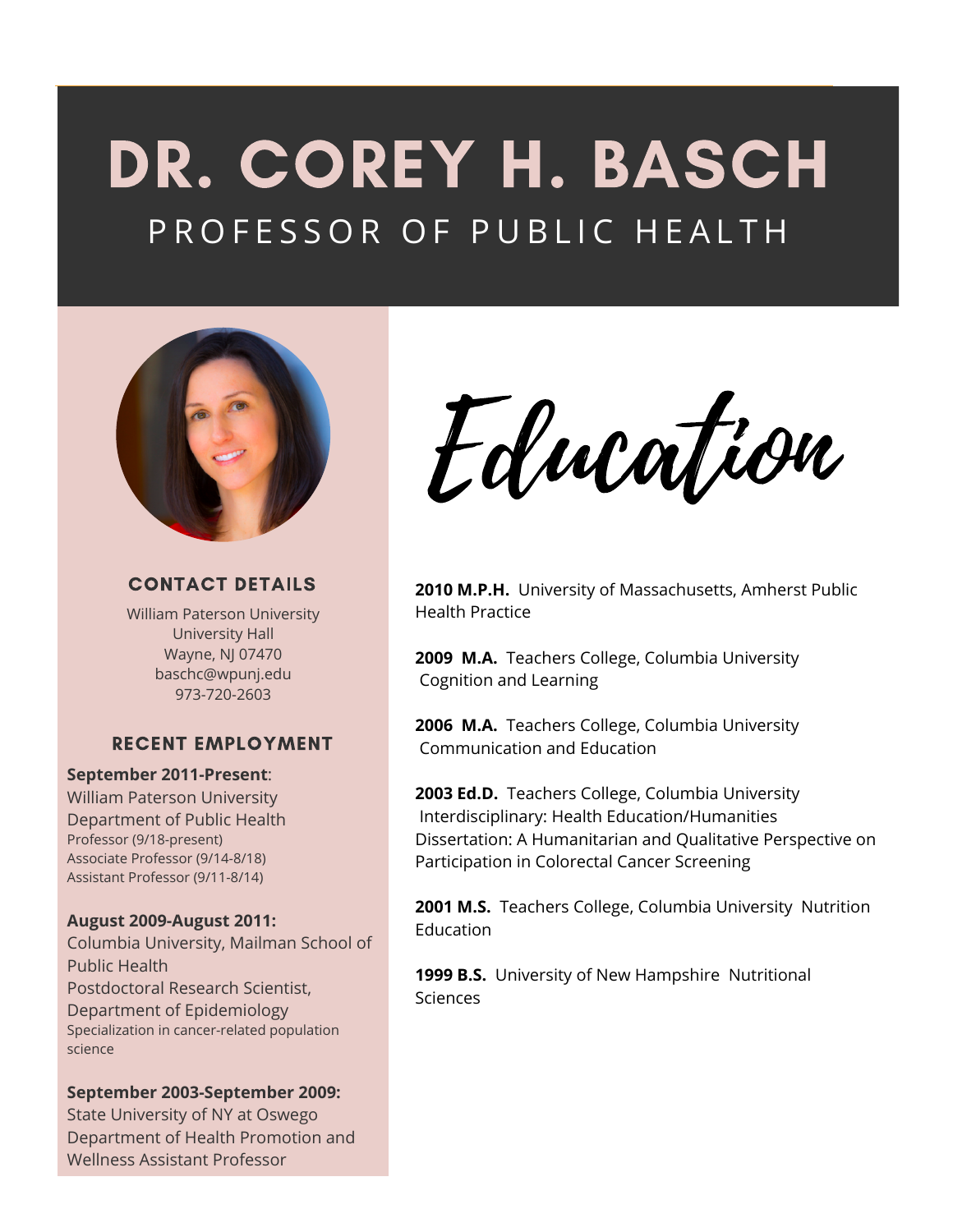# Select Media Coverage

#### **Select Media Coverage**

#### **COVID-19:**

- TikTok videos that portray COVID-19 tests as disgusting or unpleasant get more views and likes, study finds PsyPost 2/6/22
- COVID testing at Brookdale arena Asbury Park Press 1/25/22
- Home Rules NJ BIZ 1/17/22
- Conference season arrives in Atlantic City despite the continuing pandemic NJ BIZ 10/25/21
- Depression, burnout, anxiety: College students face pandemic of stress as campuses reopen NORTHJERSEY.COM 9/13/21
- Murphy, our schools are less safe than a bar in New York NJ.COM 9/2/21
- NJ hospital fires staffers for bogus COVID-19 vaccination cards NJ SPOTLIGHT NEWS 9/1/21
- Health experts slam Murphy opponent over kids and COVID claim as masks become campaign issue NJ.COM 8/28/21COVID-19 booster shots, test kits in high demand NJ SPOTLIGHT NEWS 8/27/21
- Murphy must do more: Eliminate the testing loophole in schools | Editorial NJ.COM 8/24/21
- Pfizer vaccine gets full FDA approval. Will more people get vaccinated? NJ SPOTLIGHT NEWS 8/23/21
- As virus cases rise, vaccinations creep upward NJ MONITOR 8/20/21
- New Jersey businesses are treading carefully on the issue of requiring COVID-19 vaccines as a condition of employment NJ BIZ 8/9/21
- Organizers of live events around the state are bringing audiences back together cautiously in some cases NJ BIZ 8/9/21
- COVID-19 cases rising along the Jersey Shore NJ SPOTLIGHT NEWS 8/6/21
- Can your employer make you get a COVID vaccine? NJ legal experts weigh in NORTH JERSEY.COM 8/4/21
- The COVID culture war: At what point should personal freedom yield to the common good? USA TODAY 8/2/21
- CDC releases new data on threat of delta variant NJ SPOTLIGHT NEWS 7/30/21
- The spread of the COVID-19 delta variant could force businesses and government officials to make difficult choices NJ BIZ 7/26/21
- Public health expert on interpreting mixed messaging on mask wearing NJ SPOTLIGHT NEWS 6/30/21
- Wide disparity found in Shore vaccinations Asbury Park Press 6/4/21
- NJ residents confused between CDC and Gov. Murphy on indoor mask guidance NJ SPOTLIGHT NEWS 5/15/21
- Bribes for shots? Gov. Murphy says, 'Everything's on the table' NJ SPOTLIGHT NEWS 5/10/21
- How many people contract COVID-19 after being vaccinated? NJ SPOTLIGHT NEWS 4/23/21
- New rapid test measures if COVID-19 vaccinations are working NJ SPOTLIGHT NEWS 4/16/21
- J&J blood clot risk is less than 1 in a million. Don't be skeptical about the vaccine, docs say NJ.COM 4/13/21
- N.J. needs more vaccine to stop spiking COVID-19 cases NJ SPOTLIGHT NEWS 4/7/21
- N.J. independent pharmacies: We're ready to give COVID vaccines, so where are they Asbury Park Press 3/31/21
- On COVID, Murphy says follow the data. So why isn't he? | Editorial NJ.COM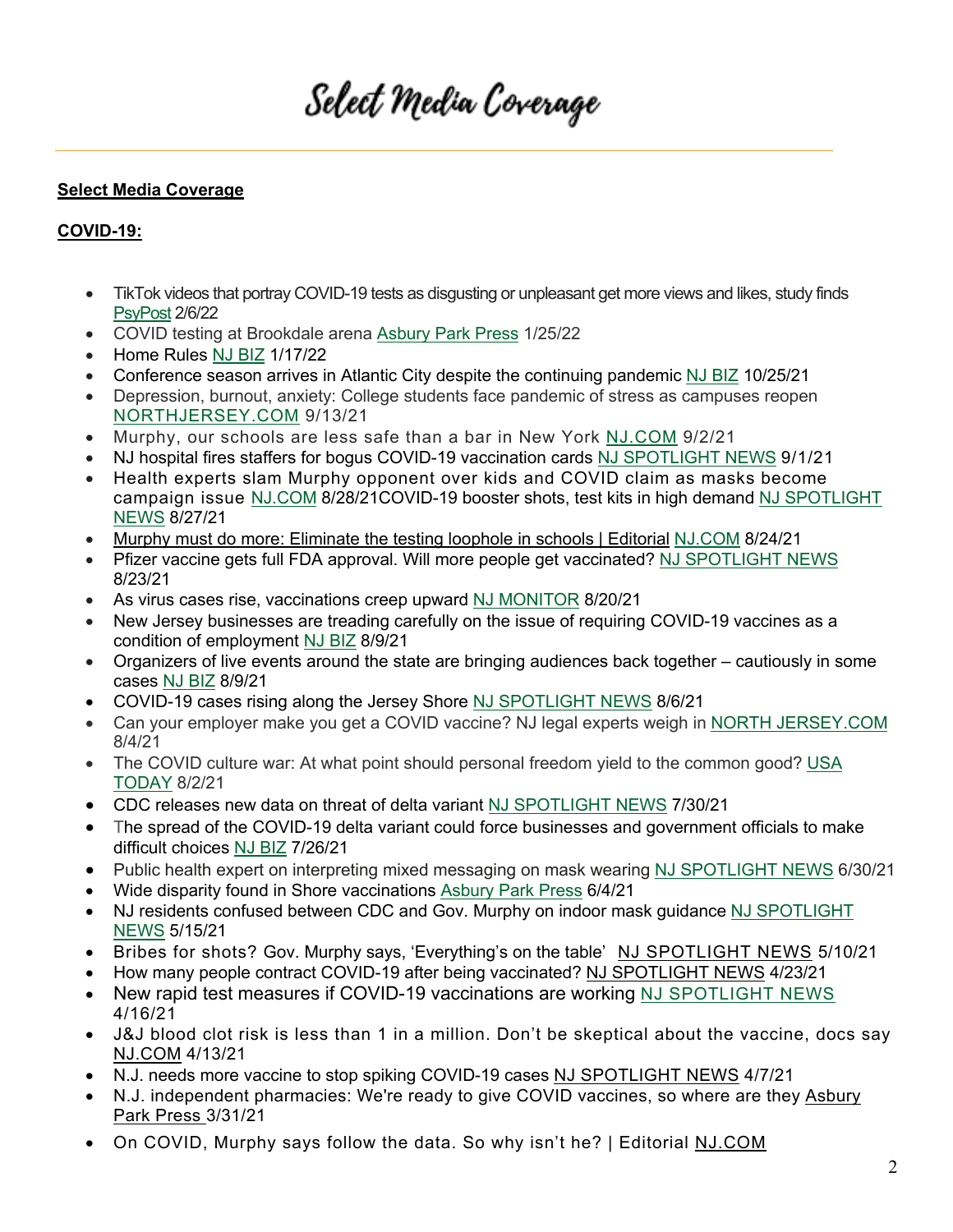- N.J. colleges are canceling spring break, hope it will prevent COVID spread NJ.COM 3/18/21
- When will N.J. reach herd immunity? It could be in time for summer, experts say NJ.COM 3/16/21
- The unraveling of NJ NJ.COM 3/8/21
- Public health experts are wary about expanded indoor dining during the pandemic winter NJBIZ 2/8/21
- Hey N.J., don't fumble away our COVID progress at Super Bowl parties NJ.COM 2/5/21
- Only 146K New Jerseyans are fully vaccinated. Can the state reach its 4.7M goal by June? NORTHJERSEY.COM 2/4/21
- Please, Joe: Fix this vaccine mess NJ.COM 1/24/21
- Don't take a shot from an 87-year-old. Wait your turn NJ.COM 1/21/21
- Why has N.J. been so slow in rolling out COVID vaccinations? NJ.COM 1/15/20
- 7 COVID-19 Vaccine Conspiracy Theories Debunked Livestrong 1/13/20
- As N.J. fights rising 2nd COVID-19 wave, what restrictions could be next NJ.COM12/12/20
- Ringing in the New Year inside a N.J. bar or restaurant this year? NJ.COM 12/12/20
- New Poll Shows 35% Of American Women Are Not Interested In Getting COVID Vaccine CBS 12/11/20
- How retailers of all sizes are trying to make it through a pandemic holiday season NJ BIZ 12/7/20
- Corona cheers on N.J. youth football in Florida NJ.COM 12/6/20
- Should N.J. order nonessential retail closed due to COVID-19 as Black Friday nears? We asked 3 experts NJ.COM 11/22/20
- Next 3 months of COVID-19 outbreak will be 'terribly painful,' Dr. Fauci says. What does that mean for N.J.? NJ.COM 11/21/20
- Should Gov. Murphy close indoor dining to fight COVID-19 second wave? We asked these 3 experts NJ.COM 11/20/20
- Should N.J. ban indoor youth, high school sports due to COVID-19 surge? Here's what 3 experts say NJ.COM 11/19/20
- Does Murphy's new dining curfew actually make sense? Experts aren't so sure. NJ.COM 11/14/20
- Chris Christie's Bout With COVID A Stark Reminder Of The Dangers Of Letting Your Guard Down CBS 10/16/20
- Alternative health providers bristle at warning letters about their coronavirus treatments USA TODAY 9/3/20
- NJ public health experts split on Friday's restart to indoor dining NJ BIZ. COM 9/1/20
- NJSIAA doc says HS athletes aren't likely COVID-19 spreaders. Experts disagree NJ.COM
- Reopening N.J. gyms still isn't safe. Health experts tell us why NJ.COM 8/21/20
- How State Officials Are Trying To Use TikTok To Stop The Spread Of COVID-19 NPR 8/20/20
- COVID-19 on TikTok International Media Coverage 8/18/2020
- Health experts weigh in on Murphy's outdoor mask crackdown. Is it really effective? NJ.COM 7/11/20
- Contact Tracers In NYC Having Success, But Also Running Into Challenges Gathering Necessary Information CBS 6/21/20
- The most-viewed YouTube coronavirus videos incorporate fear and anxiety but neglect prevention information PsyPost 4/13/20
- Your Guide to Grocery Shopping for a Family in the Pandemic Yahoo News & Parents 4/13/20
- Supermarkets enforcing new safety measures for employees and customers NJTV 3/31/20
- Coronavirus Update: Latest Grocery Shopping Tips To Stay Safe From COVID-19, CBS Local 3/30/20
- Coronavirus Pandemic Preparation: Inside Edition National Broadcast 3/27/20.
- When diseases spread, so do rumors. Coronavirus is just the latest example: North Jersey News, NorthJersey.com 3/21/20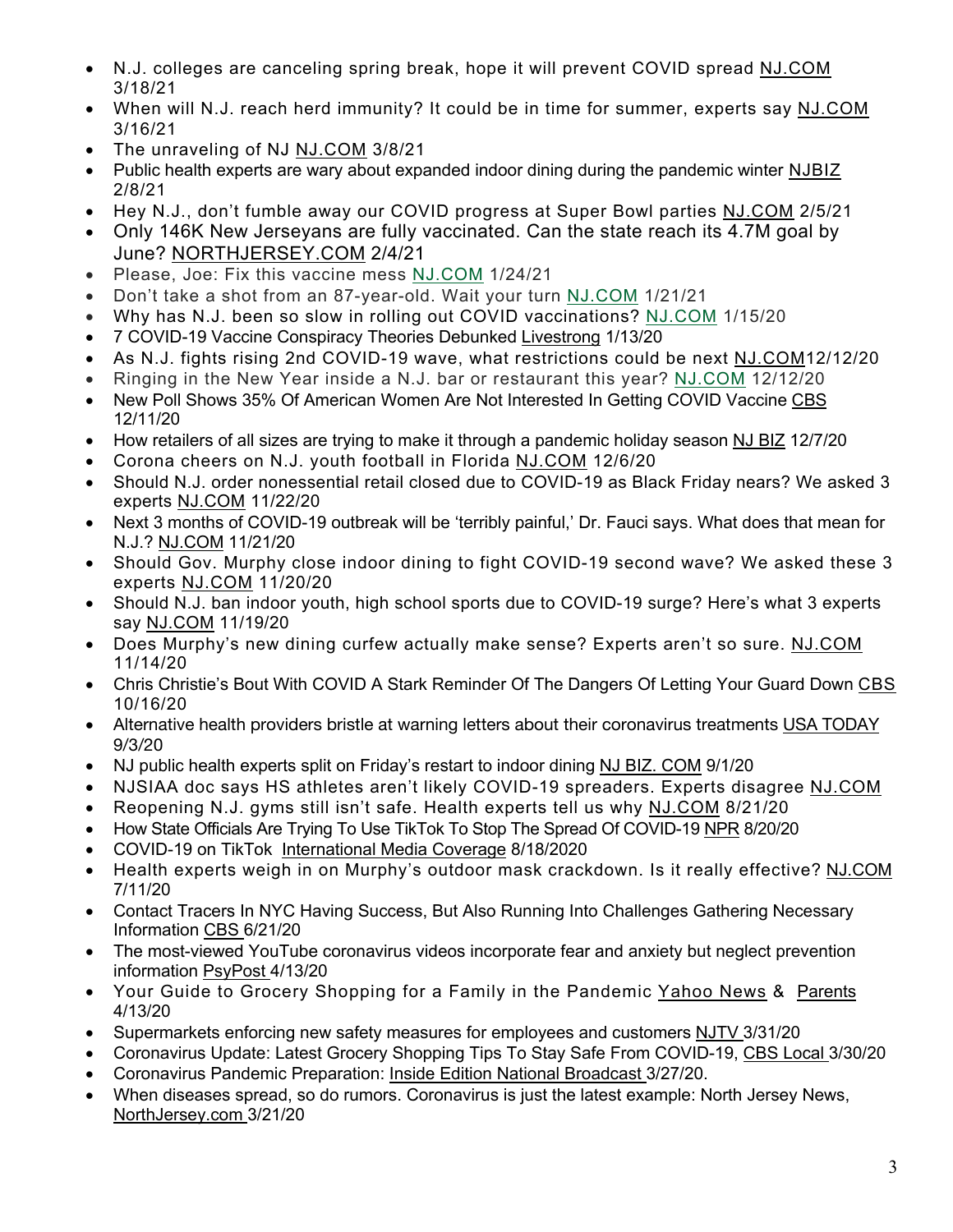#### **Commenting on social media and validity of information:**

- TikTok's misinformation challenge Newsy 1/28/22
- Is misinformation fueling fear over COVID-19 vaccine for younger children? NJ Spotlight News 11/4/21
- The Role of Social Media in Spread of Vaccine Misinformation NJ Spotlight News 9/30/21
- Got Milk Crates? Why People Do Stupid, Dangerous Viral #Challenges Forbes 8/28/21
- YouTube's Plan to Showcase Credible Health Information Is Flawed, Experts Warn Scientific American 8/27/21
- Genetic Testing and Social Media: Growing a Space for Genetic Counselors National Society of Genetic Counselors 7/7/21
- These Videos Could Boost COVID Vaccination Rates Scientific American 6/22/21
- Fighting Misinformation on Social Media NJ SPOTLIGHT NEWS 6/22/21
- Why Climate Science Doesn't Go Viral on YouTube 1/8/21 Bloomberg News
- The doctor is in online iPondr  $12/10/20$
- The Power of Social Media in Public Health Messaging 12/10/20 NCHEC
- The Cancer Scammers 10/29/19 BBC News World Service
- Are Informational C. Difficile Videos on YouTube Reliable? 10/18/17 MD Magazine
- Moms manipulated into buying their kids unhealthy food, study says 11/9/15 CNN
- Many YouTube videos on peripheral neuropathy are not evidence-based 10/28/15 Reuters

#### **Helmet Use/Bike Safety:**

- After Deadly Bus Accident, Cyclists Warned Against Wearing Giant Headphones, 9/26/18 Inside Edition National Broadcast
- Citi Bike is putting your head at risk, 5/17/15 NY Post
- 9 Health Effects of Helmet Use and Bike-Sharing, 6/22/18 US News and World Report

#### **Glove Changing in Food Vendors:**

- Tips on staying healthy through the holidays 2/21/17, CBS
- Studying Bacteria Exposure in Food Trucks 2/17/16, NJTV
- EXCLUSIVE: Study finds many NYC food cart vendors don't change their gloves often enough or even wear gloves at all. 10/15/15 NY Daily News
- Food Truck Safety Concerns 1/15/15, Fox 5 News
- Most NYC food vendors don't change gloves enough: study, 1/12/15 NY Daily News

#### **Alcohol Advertising:**

• Seeing Risk to Teens, Some Want a Ban on Alcohol Ads in the Subway, 6/6/16 City Limits

#### **Distracted Walking:**

- Distracted Walking, 3/22/16 FoxNews
- Officials Keep Trying, and Failing, to Outlaw Distracted Walking, 2/15/16 The Atlantic: City Lab
- Distracted Walking a Major Problem in Manhattan, 3/15/15 CBS
- Numbers of Distracted Walkers Dangerously High 3/17/15 Fox News
- Corey Basch Talks Distracted Walking 3/17/15 CBS
- The Dangers of Distracted Walking, 3/31/15 NJTV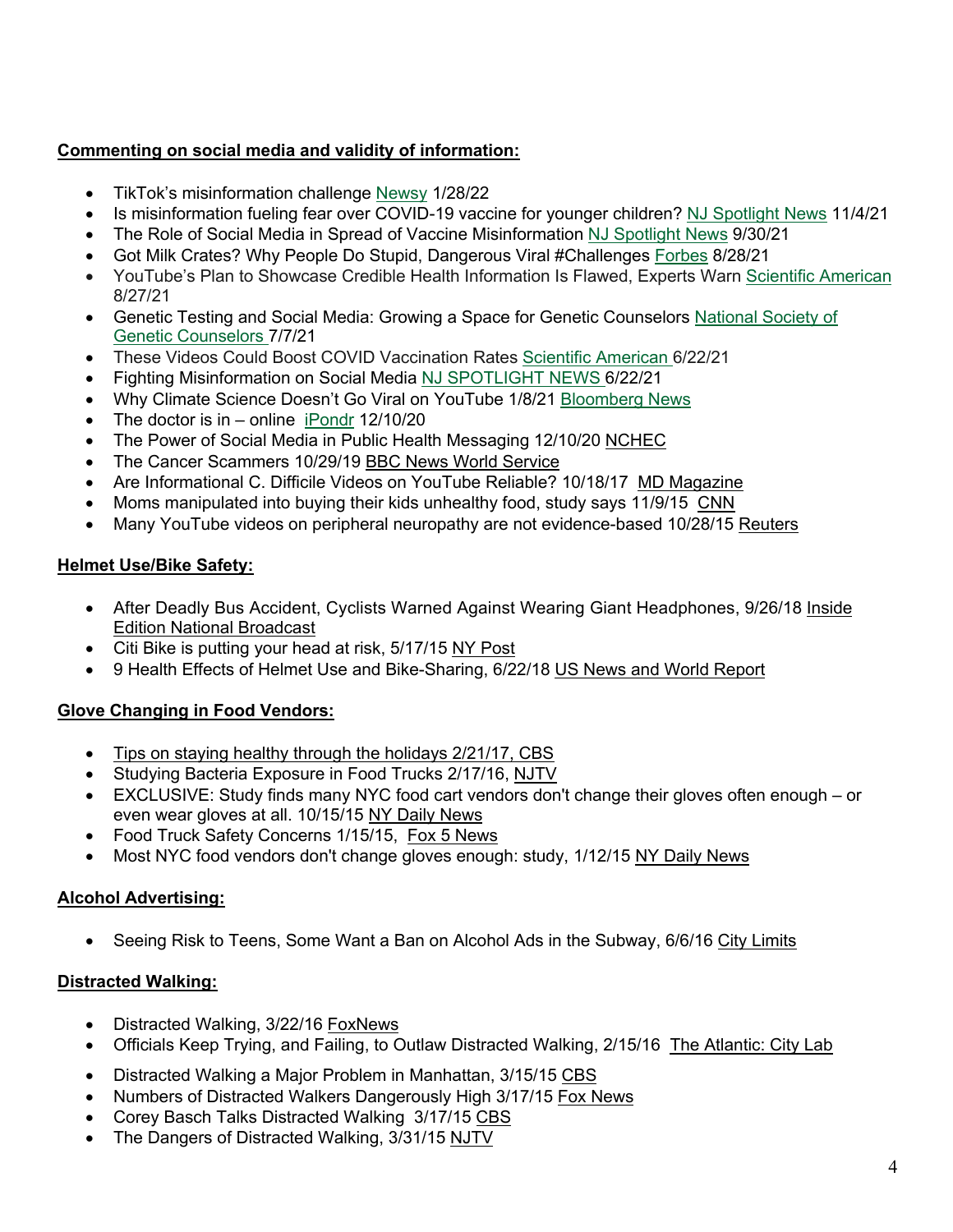#### **Skin Cancer/Sun Safety:**

- Skin Cancer Warnings Ignored, 4/25/17 NBC Universal News (aired on many stations across the country), Public Health Post
- Sunscreen use declines, 8/21/14 NBC Global --broadcast on 79 NBC (affiliate stations across the country), Centers for Disease Control and Prevention, CBS News, Melanoma News Today, Stanford Medicine Blog, Medical Daily, Fox News
- Teen use of tanning beds still high among white girls, 8/22/14 Inside Jersey
- Fewer U.S. youth using sunscreen new study finds, 8/21/14 Reuters , Dermcast TV

Peer-Reviewed Publications

\*DENOTES STUDENT/ALUMNI INVOLVEMENT

*2022*

**Basch CH**, Basch CE, Hillyer GC, Meleo-Erwin Z. Social Media, Public Health, and Community Mitigation of COVID-19 – Challenges, Risks, and Benefits. Journal of Medical Internet Research. 2022; 24(4):e36804. PMID: 35380539.

Jacques ET, **Basch CH**, Park E, Kollia B, \*Barry E. Long Haul COVID-19 Videos on YouTube: Implications for Health Communication. Journal of Community Health. 2022; [Epub ahead of print]. PMID: 35412189.

Basch CE, **Basch CH**. Epidemiology, secondary school curriculum, and preparing the next generation for global citizenship. JMIR-Public Health Surveillance. 2022; 8(3):e36006. PMID:35254281

Kernan W, **Basch CH**. Adaptation of an In-Person Internship to a Virtual Format for Public Health Undergraduates. JMIR-Public Health Surveillance. 2022; 8(3):e35252. PMID: 35089869.

\*Laforet PE, **Basch CH**, \*Tang H. Understanding the Content of COVID-19 Vaccination and Pregnancy on YouTube: An Analysis of Videos Published at the Start of the Vaccine Rollout. Human Vaccines & Immunotherapeutics. 2022; [Epub ahead of print].

Tang H\*, Kim S, Laforet PE, Tettey N, **Basch CH.** A Content Analysis of YouTube Videos that Address Weight Change During the COVID-19 Pandemic. JMIR-Formative Research. 2022;6(2):e35164. PMID: 34978534.

\*Laforet PE, \*Yalamanchili B Hillyer GC, **Basch CH.** YouTube as a source information on BRCA mutations: Implications for Patients and Professionals. Journal of Community Genetics. 2022; [Epub ahead of print]. PMID: 35023041.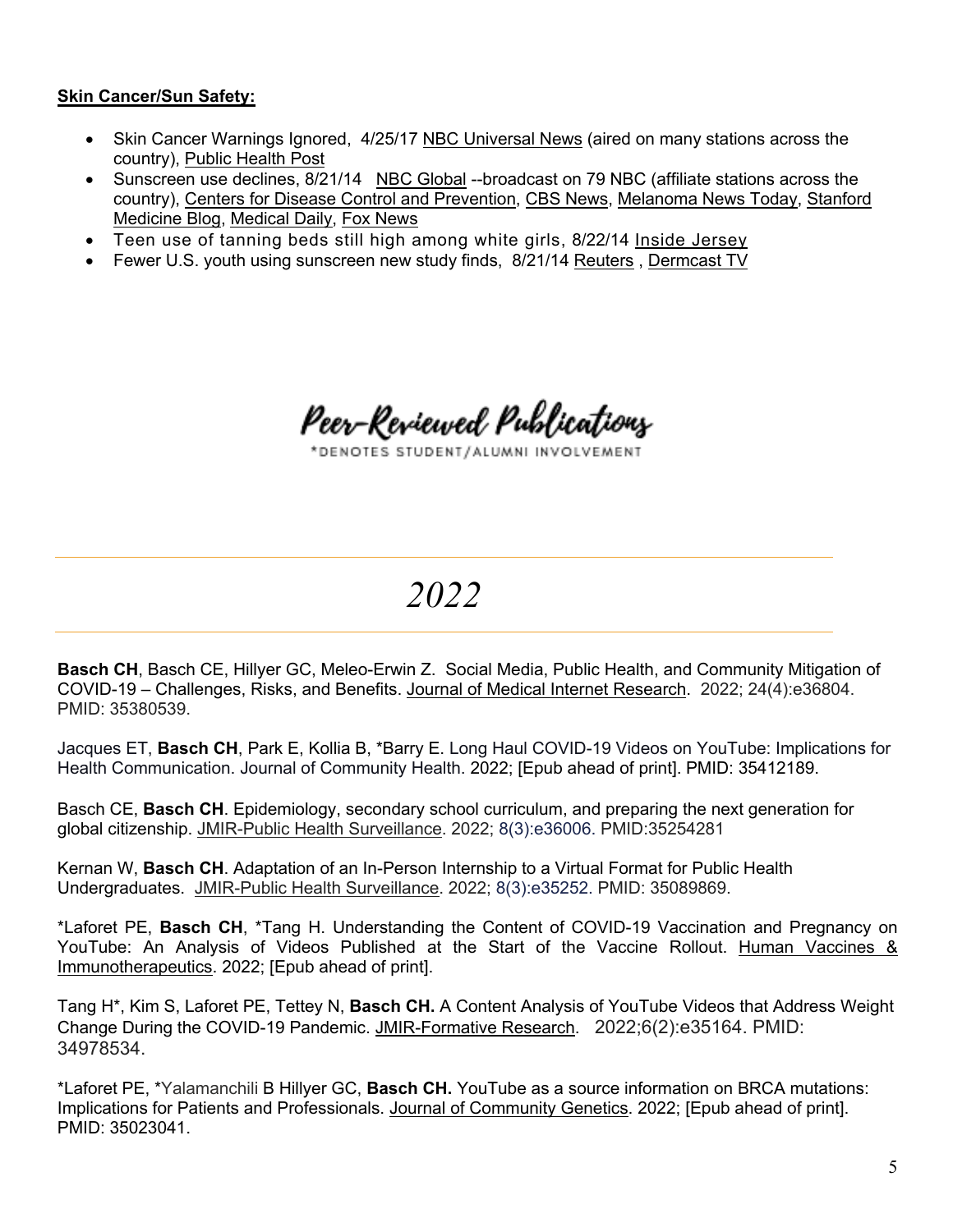\*Yalamanchili B, Donelle L, Jurado LF, Fera J. **Basch CH**. Investigating #covidnurse messages on TikTok: Descriptive Study. JMIR-Nursing. 2022 Jan 14;5(1):e35274.PMID: 35029536.

*2021*

Mohlman J, \*Tsang C, \*Magee S, \*Dalokay L, **Basch CH**. Which variant of anxiety is associated with smartphone expertise in community dwelling older adults? Clinical Gerontologist. 2021; 1-11. PMID: 34928188

**Basch CH**, Kollia B, Park E, \*Quinones N. Online News Coverage of COVID-19 Long Haul Symptoms. Journal of Community Health. 2021; [Epub ahead of print]. PMID: 34860328

Kollia B **,** Park E, Dvorak J, Boutsen F, \*Jahren A, **Basch CH.** Parkinson's Disease videos on YouTube: Types and Characteristics of Content on Communication and Cognition. Journal of Consumer Health on the Internet. 2021; 25(4) 335-349. DOI: 10.1080/15398285.2021.1980692

Meleo-Erwin Z, **Basch CH**, Fera J, \*Smith B. Discussion of Weight Loss Surgery in Instagram Posts: Successive Sampling Study. JMIR-Perioperative Medicine. 2021;4(2):e29390. PMID: 34723828.

**Basch CH**, Fera J, \*Pellicane A, Basch CE. Handwashing videos on TikTok during the COVID-19 pandemic: Potential for disease prevention and health promotion. Infection, Disease, & Health. 2021; S2468- 0451(21)00082-1. PMID: 34690108

**Basch CH**, Fera J, \*Pellicane A, Basch CE. Videos With the Hashtag #vaping on TikTok and Implications for Informed Decision Making by Adolescents: Descriptive Study. JMIR- Pediatrics and Parenting. 2021;4(4):e30681. PMID: 34694231.

Basch CH, \*Yalamanchili B, Fera J. #Climate change on TikTok: A Content Analysis of Videos. Journal of Community Health. 2021; [Epub ahead of print]. PMID: **34545460**

**Basch CH**, Kecojevic A, Wagner V. Reporting of recombinant adenovirus-based COVID-19 vaccine adverse events in online versions of three highly circulated US newspapers. Human Vaccines & Immunotherapeutics. 2021; [Epub ahead of print]. PMID: 34714719

**Basch CH**, Mohlman J, Fera J, \*Tang H, \*Pellicane A, Basch CE. Community Mitigation of COVID-19 and Portrayal of Testing on TikTok: Descriptive Study. JMIR-Public Health and Surveillance. 2021; PMID: **34081591**

**Basch CH**, Kollia B, \*MacLean S, \*Ahn S. Concussion Knowledge, Beliefs, and Behaviors among University Students: Implications for Faculty and Staff. Journal of Public Health. 2021. DOI: https://doi.org/10.1007/s10389-021-01594-y.

**Basch CH**, Meleo-Erwin Z, Mohlman J, Fera J, \*Quinones N. #winemom and #momjuice posts on Instagram during the COVID-19 pandemic: A cross-sectional, descriptive study. JMIR- Pediatrics and Parenting. 2021;4(2):e28991 PMID:33848257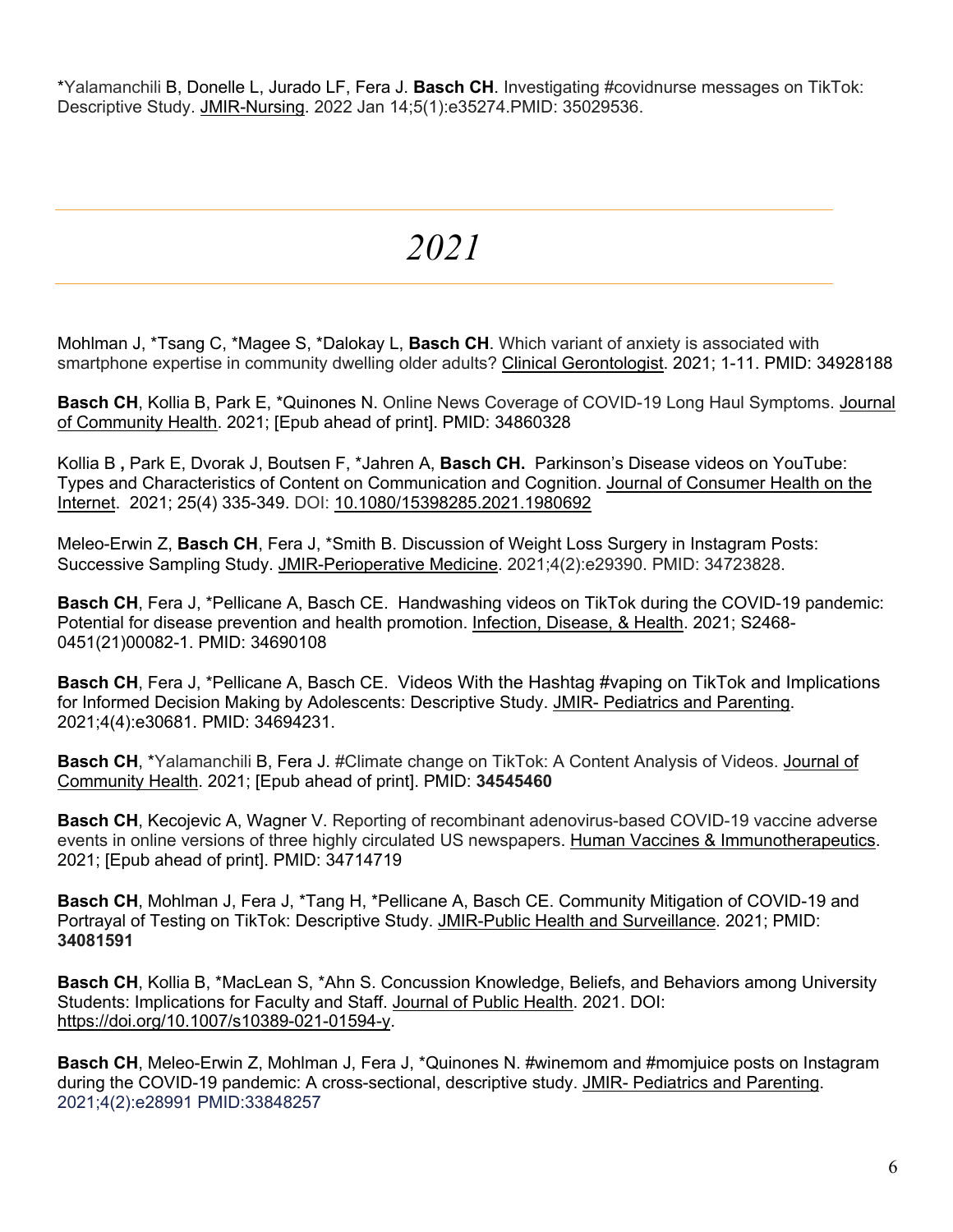Basch CE, **Basch CH**, Hillyer GC, Meleo-Erwin Z, Zagnit EA. YouTube and Informed Decision Making about COVID-19 Vaccination: A Successive Sampling Study. JMIR-Public Health and Surveillance. 2021; PMID: **33886487**

**Basch CH**, Fera J, \*Quinones N. A Content Analysis of Direct-to-Consumer DNA testing on TikTok. Journal of Community Genetics. 2021; [Epub ahead of print]. PMID: 33860464

Kecojevic A, **Basch CH**, Sullivan M, Chen Y, Davi NK. COVID-19 Vaccination and Intention to Vaccinate Among a Sample of College Students in New Jersey. Journal of Community Health. 2021; [Epub ahead of print]. PMID: 33905034

**Basch CH**, Mohlman J, Hillyer GC, \*Garcia P. [Peer Reviewed Letter to the Editor] Simplifying language is inclusive and improves access to up-to-date scientific information. Disaster Med Public Health Prep. 2021; 26:1-3. PMID: 33766157

Meleo-Erwin Z, **Basch CH.** Community Mitigation of COVID-19: Health Communications and Varied Community Reactions. Journal of Prevention and Intervention in the Community. 2021; [Epub ahead of print]. PMID: 33823744

Meleo-Erwin Z, **Basch CH,** Fera J, \*Arrowwood M. How did individuals on Instagram discuss COVID-19 in the month following official pandemic status?: A examination of user content. Journal of Prevention and Intervention in the Community. 2021; [Epub ahead of print]. PMID: **33966615**

Seidel EJ, Hillyer GC, **Basch CH**. Anxiety and COVID-19: A study of online content readability. Journal of Prevention and Intervention in the Community. 2021; [Epub ahead of print]. PMID: 33871313

**Basch CH**, \*Corwin MT, Mohlman J. The Language of States' COVID-19 Messages Correlates of Positive and Negative Emotion and Health Outcomes. Journal of Prevention and Intervention in the Community. 2021; [Epub ahead of print]. PMID: 33843499

Mohlman J, \*Watson L. **Basch CH**. *The COVID-19 Inventory:* Measuring Anxiety Related to Illness Pandemic Across College Males and Females. Journal of Prevention and Intervention in the Community. 2021; [Epub ahead of print]. PMID: 33797333

**Basch CH**, Fera J. Candy, snack food, and soda in the checkout lines of stores selling products for children in New York City. Journal of Community Health. 2021; [Epub ahead of print]. PMID: **33710452**

**Basch CH**, Meleo-Erwin Z, Fera J, Jaime C, Basch CE. A global pandemic in the time of viral memes: COVID-19 vaccine misinformation and disinformation on TikTok. Human Vaccines & Immunotherapeutics. 2021; [Epub ahead of print]. PMID: **33764283**

\*Garcia P, Fera J, Mohlman J, **Basch CH**. Assessing the Readability of COVID-19 Testing Messages on The Internet. Journal of Community Health. 2021; [Epub ahead of print]. PMID: 33638806

**Basch CH**, Hillyer GC, \*Laforet P, Seidel EJ, Jaime C. Content in YouTube Videos for Rosacea: Cross-Sectional Study. JMIR- Dermatology. 2021;4(1):e24517

**Basch CH**, Fera J, \*Pierce I, Basch CE. Promoting Mask Use on TikTok: Descriptive, Cross-sectional Study. JMIR-Public Health and Surveillance. 2021; PMID 33523823

**Basch CH**, Sullivan M, Kecojevic A, \*Quinones N. Information about COVID-19 testing on college websites in the NYC metropolitan area. Journal of Community Health. 2021; [Epub ahead of print]. PMID: **33569669**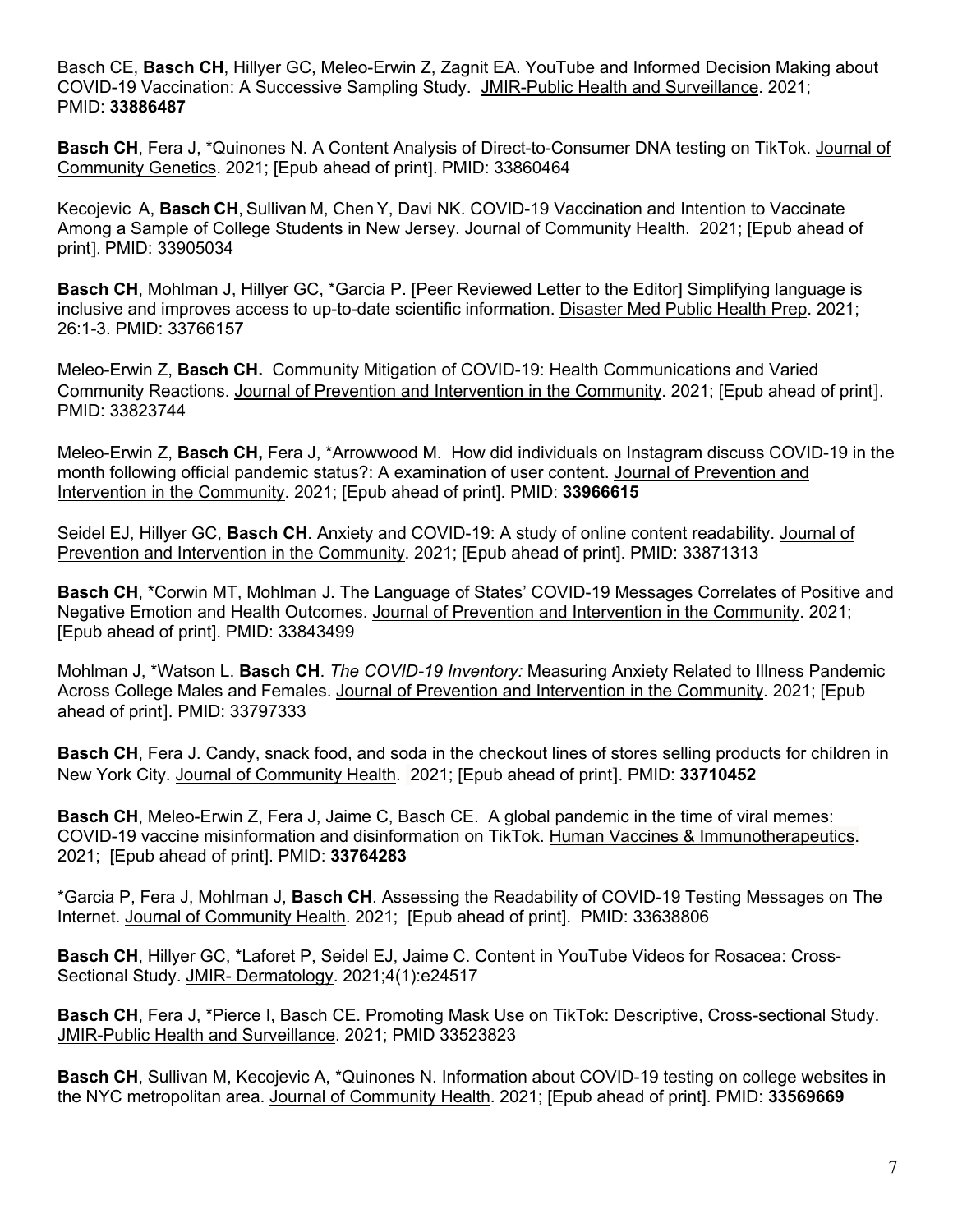Mohlman J, **Basch CH**. The Language of University Communications During the COVID-19 Pandemic. Journal of American College Health. 2021; [Epub ahead of print]. PMID: 33400637

Hillyer GC, **Basch CH,** Basch CE. Coverage of Transmission of COVID-19 Information on Successive Samples of YouTube Videos. Journal of Community Health. 2021; [Epub ahead of print]. PMID: 33400077

*2020*

**Basch CH**, Hillyer GC, Wahrman MZ, \*Garcia P, Basch CE. DNA Testing information on YouTube: Inadequate advice can mislead and harm the public. Journal of Genetic Counseling. 2020; [Epub ahead of print]. PMID: 33382174

Meleo-Erwin Z, Kollia B, Fera J, \*Jahren A, **Basch CH**. Online Support Information for Students with Disabilities in Colleges and Universities during the COVID-19 Pandemic. Disability and Health. 2020; [Epub ahead of print]. PMID:33082111

Kecojevic A, **Basch CH**, Davi N, Sullivan M. The impact of the COVID-19 epidemic on mental health of undergraduate students in New Jersey, cross-sectional study. PLOS ONE. 2020; 15(9):e0239696. PMID: 32997683

**Basch CH**, Kecojevic A, Wagner V. Coverage of the COVID-19 pandemic in the online versions of highly circulated U.S. daily newspapers. Journal of Community Health. 2020; [Epub ahead of print]. PMID: 32902813

Tabish H, **Basch CH.** [Peer Reviewed Letter to the Editor]. Back to the basics: Hand washing is public health 101 and it works to slow down the spread of viruses. Infection, Disease, & Health. 2020; S2468- 0451(20)30057-2.PMID:32891583

**Basch CH,** Hillyer GC, Meleo-Erwin Z, Mohlman J, \*Cosgrove A, \*Quinones N. News Coverage of the COVID-19 Pandemic: Missed opportunities to promote health sustaining behaviors. 2020; Infection, Disease, & Health. 2020; [Epub ahead of print]. PMID: 32426559

Seidel EJ, Mohlman J, **Basch CH**, Fera J, Cosgrove A, Ethan D. Communicating mental health support to college students during COVID-19: An exploration of website messaging. Journal of Community Health 2020; [Epub ahead of print]. PMID: 32767191

**Basch CH**, Mohlman J, Hillyer GC, \*Garcia P. Public health communication in time of crisis: Readability of On-Line COVID-19 Information. Disaster Medicine and Public Health Preparedness. 2020; [Epub ahead of print]. PMID: 32389144

**Basch CH,** Hillyer GC, Zagnit EA, Basch CE. YouTube Coverage of COVID-19 Vaccine Development: Implications for Awareness and Uptake. Human Vaccines and Immunotherapeutics. 2020; [Epub ahead of print]; 1-4. PMID: 32701403

**Basch CH,** Hillyer GC, Jaime C. COVID-19 on TikTok: Harnessing an Emerging Social Media Platform to Convey Important Public Health Messages. International Journal of Adolescent Medicine and Health. 2020. [Epub ahead of print]. PMID: 32776899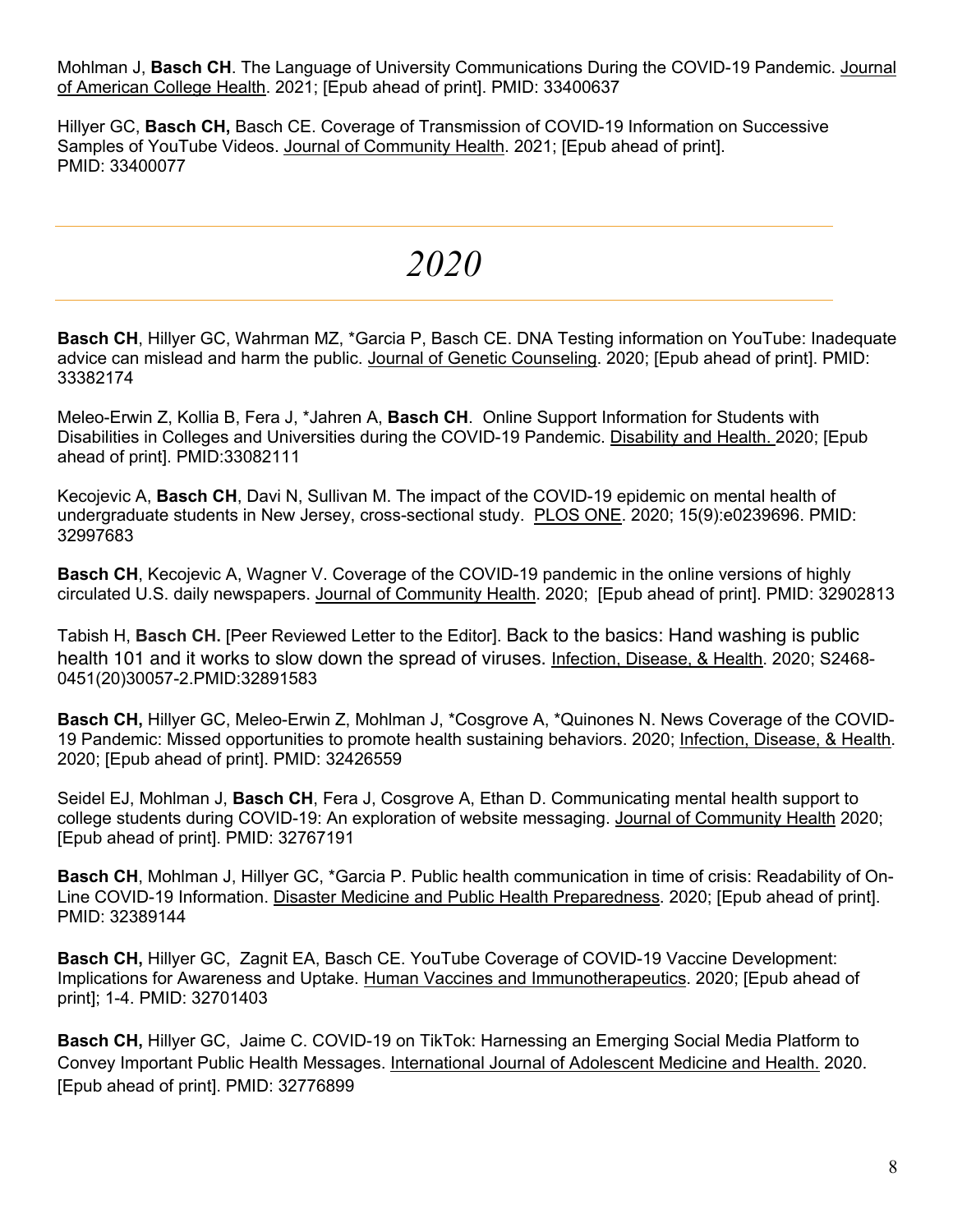Meleo-Erwin Z, **Basch CH**, Fera J, \*Garcia P. Readability of Online Dengue Materials: The Need for Accessible Information as Part of Infectious Disease Prevention and Control Efforts. Infection, Disease, & Health. 2020; 25(4): 277-282. PMID: 32571763

Duran-Becerra B, Hillyer GC, Cosgrove A, **Basch CH**. Climate change on YouTube: A potential platform for youth learning. Health Promotion Perspectives. 2020; 10(3): 282-286. PMID: 32802765

Ethan D, Meleo-Erwin Z, Fera J, \*Garcia P, **Basch CH**. Readability of Online Information on Celiac Disease: A Brief Report. Journal of Consumer Health on the Internet. 2020; 24:2, 126-134.

Tsiamtsiouris J, Kollia B, Kamowski-Shakibai MT, \*Garcia P, **Basch CH**. Applying Tests of Readability to Online Stuttering Information. Advances in Neurodevelopmental Disorders. 2020. [Epub ahead of print].

**Basch CH**, Fera J, Jaime C, \*Quinones N. Coverage of the 2019 Eastern Equine Encephalitis Virus Outbreak on News Media. Health Promotion Perspectives. 2020; 10(3), 1-3. PMID:32802766

Kernan WD, **Basch CH** Segall LE, \*Garcia P. A Review of YouTube Videos about the Opioid Antagonist Medication Naloxone. Journal of Consumer Health on the Internet. 2020; 24:2,135-146.

Basch CE, **Basch CH,** Hillyer GC, Jaime C. The Role of YouTube and the Entertainment Industry in Saving Lives by Educating and Mobilizing the Public to Adopt Behaviors for Community Mitigation of COVID-19: Successive Sampling Design. Journal of Medical Internet Research-Public Health and Surveillance. 2020; 6(2):e19145. PMID: 32297593

**Basch CH**, Hillyer GC, Meleo-Erwin Z, Jaime C, Mohlman J, Basch CE. Preventive Behaviors Conveyed on YouTube to Mitigate Transmission of COVID-19: Cross-Sectional Study. Journal of Medical Internet Research-Public Health and Surveillance. 2020;6(2):e18807. PMID: 32240096

Kecojevic A, **Basch CH**, \*Garcia P. Readability Analysis of Online Health Information on Pre-Exposure Prophylaxis (PrEP). Public Health. 2020; 182, 53-55. PMID: 32171091

**Basch CH**, Mohlman J, Basch CE. An Observational Cross-Sectional Assessment of Violent Imagery in Advertisements on City Buses in Manhattan, New York City. Health Promotion Perspectives. 2020, 10(2), 162- 165 PMID: 32296630

**Basch CH**, Hillyer GC. Skin Cancer on Instagram: Implications for Adolescents and Young Adults. International Journal of Adolescent Medicine and Health. 2020. [Epub ahead of print]. 1-4. PMID: 32031976

Meleo-Erwin Z, **Basch CH**, Fera J, Smith B. #celiacdisease: The use of Instagram in Contending with Chronic Illness. Journal of Consumer Health on the Internet. 2020; 24(1), 35-42 .

Mohlman J, **Basch CH**. Health-Related Correlates of Demonstrated Smartphone Expertise in Community Dwelling Older Adults. Journal of Applied Gerontology. 2020. [Epub ahead of print]. PMID: 32036723

**Basch CH**, Basch CE. Emerging Methods in Health-Related Social Media Research: A Case Study of Vaccine Safety and YouTube. SAGE Research Methods. 2020. [Epub ahead of print]. 1-12.

Meleo-Erwin Z, **Basch CH**, MacLean S. Understanding Online Discussions of Key Public Health Issues Using a Mixed-Methods Approach. SAGE Research Methods. 2020. [Epub ahead of print]: 1-16.

Hillyer GC, Beauchemin M, \*Garcia P, Kelsen M, Brogan FL, Schwartz GK, **Basch CH**. Readability of Cancer Clinical Trials Websites. Cancer Control. 2020;27(1): 1-6. PMID: 31973569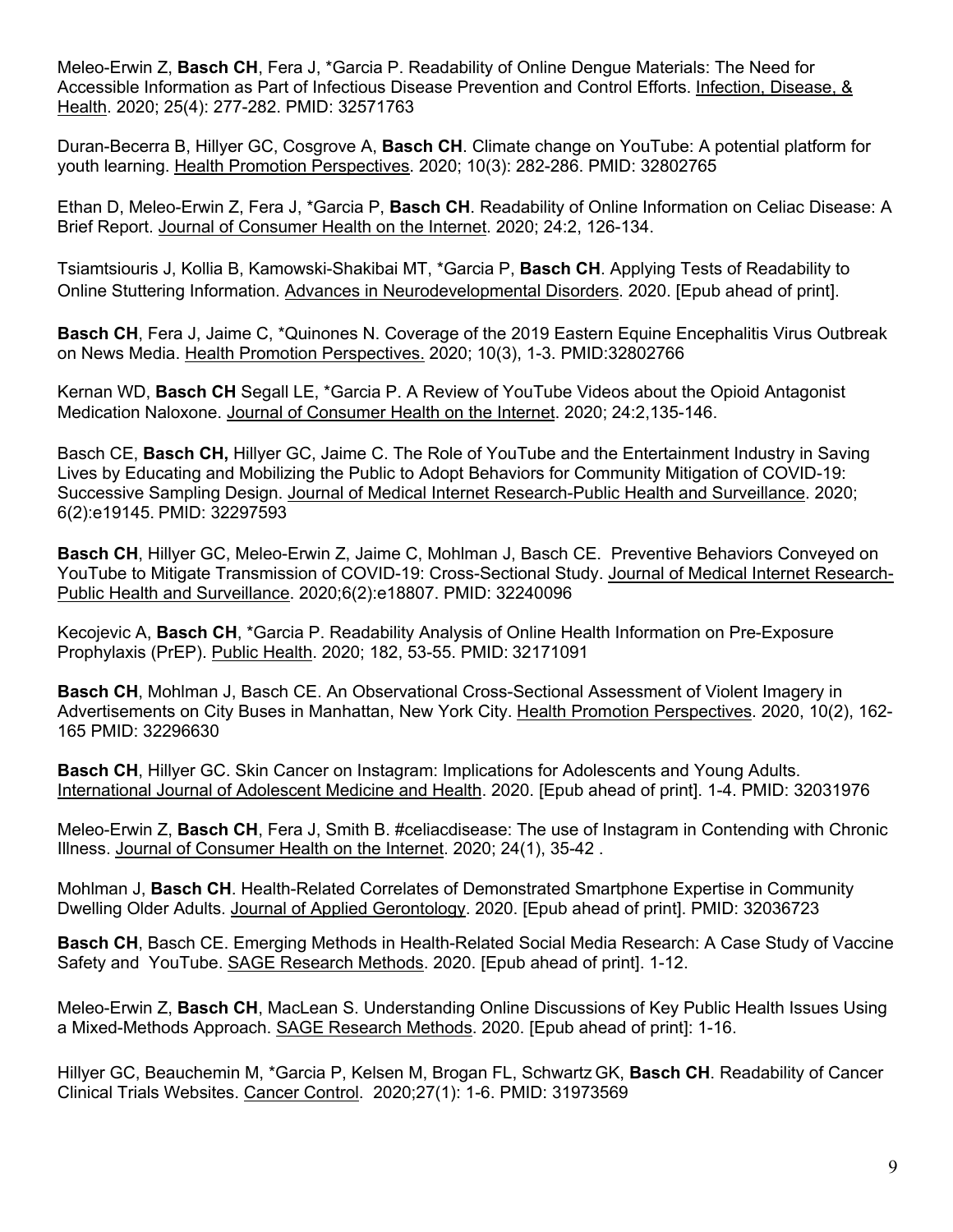**Basch CH**, Wagner V. Chekhov's Corner: Using Dreamland: The True Tale of America's Opiate Epidemic in the Public Health Classroom. Journal of Public Health. 2020; 42(3): e278–e282.

Kecojevic A, Meleo-Erwin Z, **Basch CH**, \*Hammouda M. A Thematic Analysis of Pre-Exposure Prophylaxis (PrEP) YouTube Videos. Journal of Homosexuality. 2020. [Epub ahead of print]. PMID: 31939710

### *2019*

**Basch CH**, Fera J, \*Garcia P. Information regarding Zika Virus on the Internet: A Cross-Sectional Study of Readability. American Journal of Infection Control. 2019. [Epub ahead of print]. PMID: 31862166

**Basch CH**, MacLean S. Colorectal Cancer on Instagram: A Content Analysis. Journal of Consumer Health on the Internet. 2019; 23(4): 378-383.

**Basch CH,** Berger K. Basch CE. Incidental Alcohol Appearances in Advertisements on City Buses in Manhattan, New York City: A Descriptive Study. Journal of Community Health. 2019. [Epub ahead of print]. PMID: 31679073

**Basch, CH**, Fera J, \*Garcia P. Assessing the Readability of *Clostridium difficile* on the Internet: A Cross-Sectional Study. Journal of Consumer Health on the Internet. 2019; 23(3): 1-6.

Sonis JH, **Basch CH**. [Peer Reviewed Letter to the Editor]. Alcohol-themed items in hospital gift shops. The American Journal of Drug and Alcohol Abuse. 2019. [Epub ahead of print]. PMID: 31365271

**Basch, CH**, Fera J, \*Garcia P. Readability of Influenza Information Online: Implications for Consumer Health. American Journal of Infection Control. 2019. [Epub ahead of print]. PMID: 31253552

Meleo-Erwin Z, **Basch CH**, Fera J, Ethan D, \*Garcia P. Readability of Online Patient-Based Information on Bariatric Surgery. Health Promotion Perspectives. 2019: 9(2): 156-60. PMID: 31249804

**Basch CH**, MacLean S. Breast Cancer on Instagram: A Descriptive Study. International Journal of Preventive Medicine. 2019;10:1-2. PMID: 32133084

**Basch CH**, Hillyer GC, Kecojevic A, Ku C, Basch CE. Indoor Tanning and Poor Mental Health Among Adolescents in New York City (2015). Journal of Health Psychology. May 2019. [Epub ahead of print]. PMID: 31140324

**Basch CH**, Wagner V. Chekov's Corner: Using Dreamland: The True Tale of America's Opiate Epidemic in the Public Health Classroom. Journal of Public Health. 2019. [Epub ahead of print].

**Basch CH**, MacLean S, \*Garcia P, Basch CE. Readability of On-Line Breast Cancer Information. The Breast Journal. 2019. [Epub ahead of print]. PMID:30972837

**Basch CH**, MacLean S. A Content Analysis of HPV Related Posts on Instagram. Journal of Human Vaccines & Immunotherapeutics. 2019; 1-2. PMID: 30570379

Wahrman MZ, **Basch CH**. Hands-on Research Reaching Across Disciplines. The American Biology Teacher. 2019; 81(6), 412-415.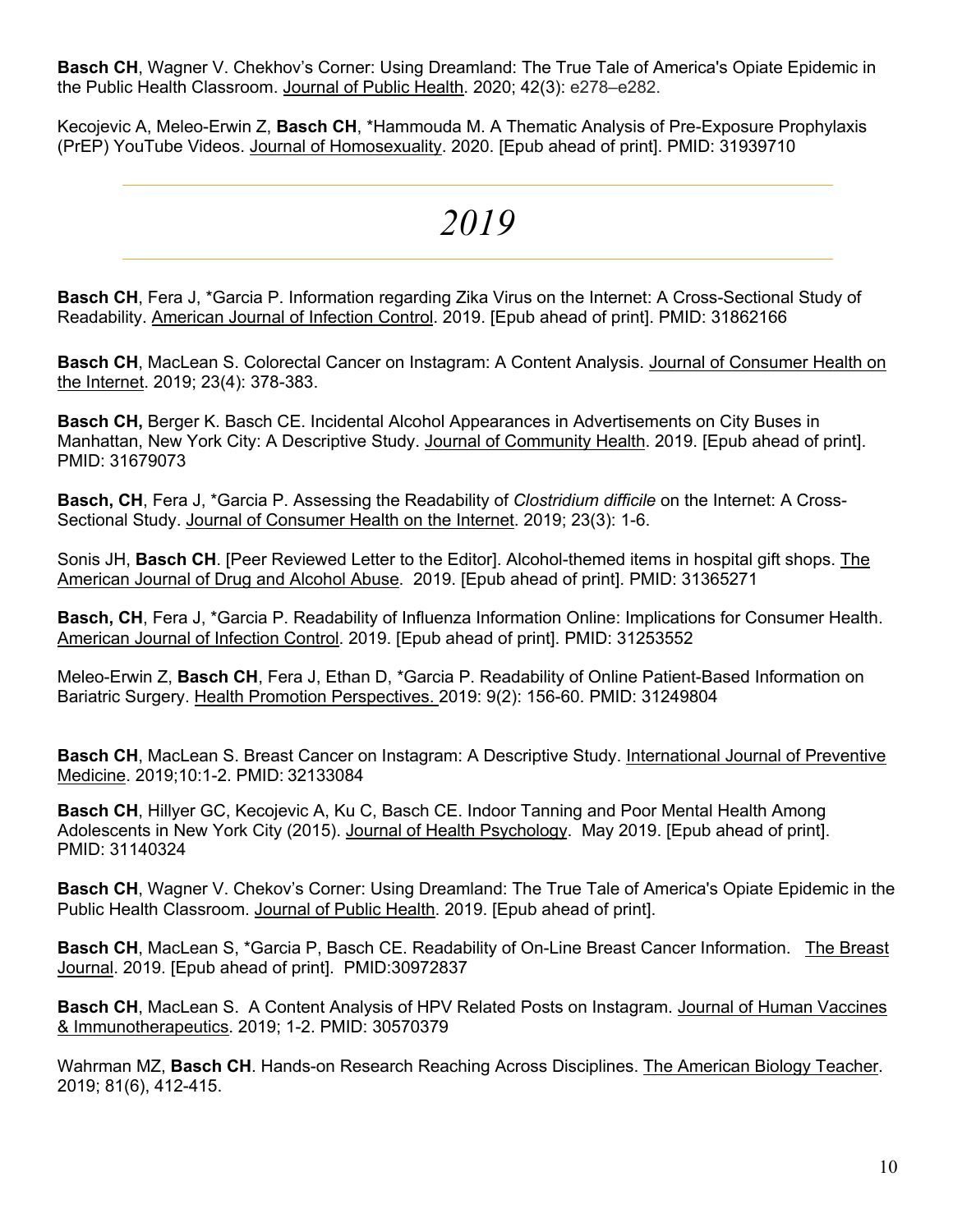**Basch CH**, Wahrman MZ, MacLean S, \*Garcia P. *Escherichia coli* on the internet: The Power of YouTube to Educate and Influence Consumer Behavior Regarding Pathogenic Bacteria. Infection, Disease & Health. 2019; 24, 107-112. PMID: 30739785

Kecojevic A, **Basch CH**, Kernan WD, \*Montalvo Y, Lankenau SE. Perceived social support, problematic drug use behaviors, and depression among prescription drugs-misusing young men who have sex with men. Journal of Drug Issues. 2019; 1-14. PMID: 31156272

Kollia B, **Basch CH**, Kamowski-Shakibai MT, Tsiamtsiouris J. \*Garcia P. Testing the Readability of Online Content on Autism Spectrum Disorders. Advances in Neurodevelopmental Disorders. 2019; 1-6. https://doi.org/10.1007/s41252-019-0095-7

Hillyer GC, **Basch CH**, \*Guerrero S, Sackstein P, Basch CE. YouTube Videos as a Source of Information About Mastectomy. The Breast Journal. 2019. [Epub ahead of print]. PMID:30734408

**Basch CH.** Oral Health and Overall Well-Being: A Multi-Faceted Relationship. Journal of Prevention and Intervention in the Community. 2019;47(1), 1-4. PMID: 30806195

**Basch CH,** Ethan D, \*Cadorett V, Kollia B, \*Clark A. An Assessment of the Readability of Online Material Related to Fluoride. Journal of Prevention and Intervention in the Community. 2019;47(1), 5-13. PMID: 30806197

**Basch CH**, Kernan WD, MacLean S. Improving Understanding About Dental Health Issues in College Students. Journal of Prevention and Intervention in the Community. 2019;47(1), 25-31. PMID: 30806192

MacLean S, **Basch CH,** Rodriguez J. Information on Teeth Whitening from Employees at Establishments in New York City. Journal of Prevention and Intervention in the Community. 2019;47(1), 45-53. PMID: 30806194

**Basch CH,** Milano N, Hillyer GC. An Assessment of Fluoride Related Posts on Instagram. Health Promotion Perspectives. 2019;9(1), 85-88. PMID:30788272

**Basch CH**, Hillyer GC, \*Garcia P, Basch CE. Content of Widely Viewed YouTube Videos About Celiac Disease. Public Health. 2019; 167: 147-151. PMID: 30682698

**Basch CH,** LeBlanc M, Ethan D, Basch CE. Sugar Sweetened Beverages on Emerging Outdoor Advertising in New York City. Public Health. 2019; 167: 38-40. PMID: 30616032

### *2018*

Yin J, **Basch CH**, Adnan M, Fullwood D, \*Menafro A, Fung IC. Attributes of Videos Related to Cupping Therapy on YouTube. Alternative Therapies in Health and Medicine. 2018; 24(6): 32-37. PMID:30982022

**Basch CH**, Blankenship EH, Goff E, Yin J, Basch CE, \*DeLeon AJ, Fung IC. Fluoride-related YouTube videos: A cross-sectional study of video contents by upload sources. Journal of Dental Hygiene. 2018; 92(6):47-53. PMID:30643004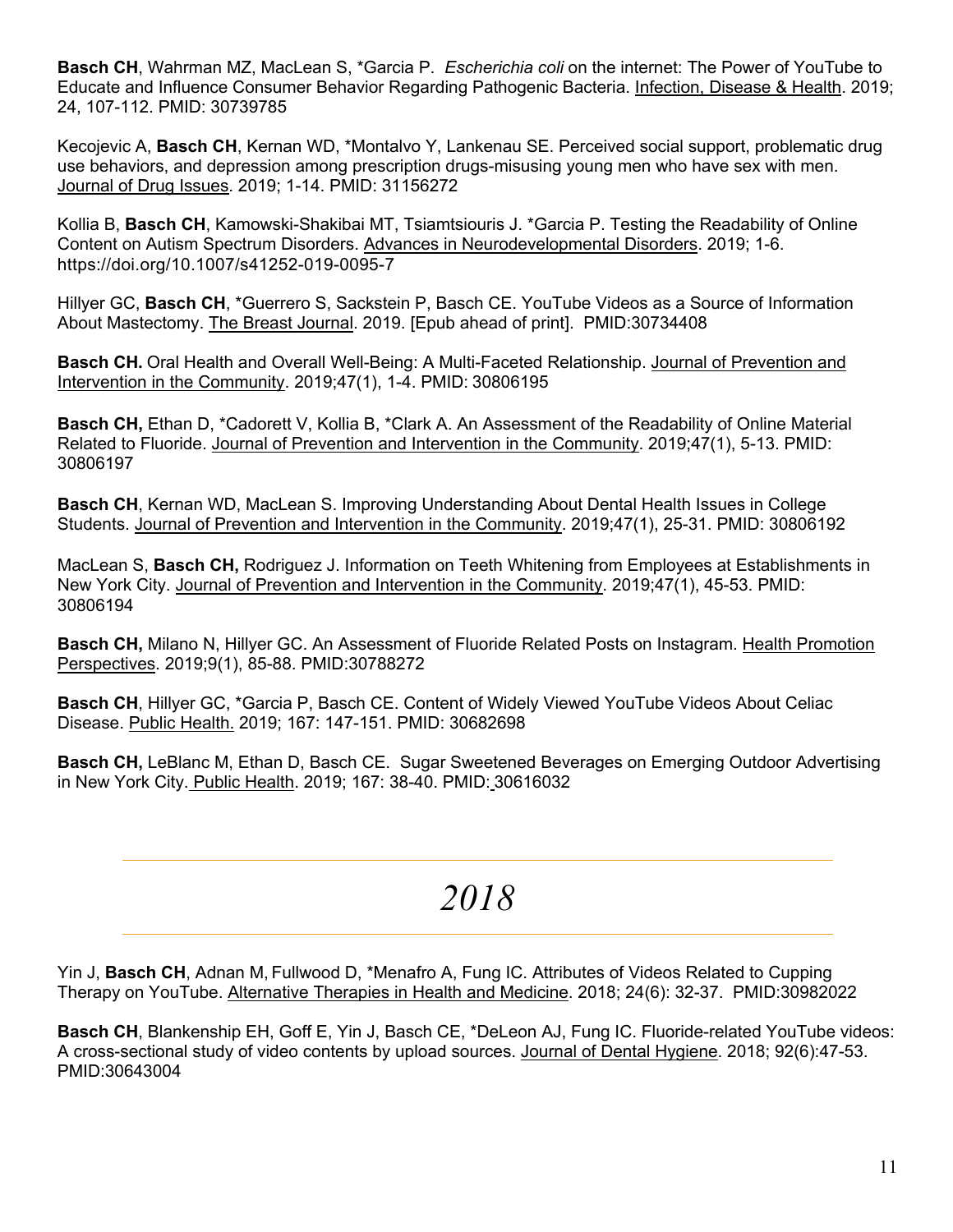**Basch CH,** Hillyer GC**,** \*Romero R, MacLean S, Ethan D. College Students' Attitudes and Behaviors Related to Sun Safety and Appearance in Relation to Health Information-Seeking Behavior and Social Media Use: Cross-Sectional Study. Journal of Medical Internet Research-Dermatology 2018;1(2):e10984

**Basch CH**, Blankenship EH, Yin J, \*Yarborough C, Rustin RC, Fung IC. Eastern Equine Encephalitis and YouTube Videos: A Content Analysis. Infection, Disease & Health. 2018; 23:197-202.

**Basch CH**, Ethan D, Basch CE. Bike Lane Obstructions in Manhattan, New York City: Implications for Bicyclist Safety. Journal of Community Health. 2018. [Epub ahead of print]. PMID:30542971

**Basch CH**, Ethan D, MacLean S, \*Garcia P, Basch CE. Readability of Colorectal Cancer Online Information: A Brief Report. International Journal of Preventive Medicine. 2018; 9:77. PMID: 30283609

**Basch CH,** LeBlanc M, Ethan D, Basch CE. Violence Depicted in Advertisements on LinkNYC Kiosks in Manhattan, New York City. International Journal of Adolescent Medicine and Health. 2018. [Epub ahead of print]. PMID: 30256761

MacLean S, **Basch CH**, Ethan D, \*Garcia P. Readability of Online Information About HPV Immunization. Journal of Human Vaccines & Immunotherapeutics. 2018. [Epub ahead of print]. PMID: 30024828

**Basch CH**, Fera J, Ethan D, \*Garcia P, Perin D, Basch CE. Readability of Online Information Related to Skin Cancer. Public Health. 2018. [Epub ahead of print]. PMID: 30149263

Kollia B, Tsiamtsiouris J, \*Smith J, \*Kurtzer L, **Basch CH.** Speech and Language Screenings in Head Start Programs: A Descriptive Study**.** Journal of Education and Human Development. 2018; 7(2): 1-8.

Hillyer GC, MacLean SA, Beauchemin M, **Basch CH**, KM, Segall LE, Kelsen M, Brogan FL, Schwartz GK. YouTube Videos as a Source of Information About Clinical Trials: Observational Study. Journal of Medical Internet Research-Cancer. 2018;4(1):e10060. PMID: 29945855

**Basch CH**, Ethan D, MacLean SA, Fera J, \*Garcia P, Basch CE. Readability of Prostate Cancer Information On-Line: A Cross-Sectional Study. American Journal of Men's Health. 2018. [Epub ahead of print]. PMID: 29888641

**Basch CH,** MacLean S, \*Romero R, Ethan D. Health Information Seeking Behavior Among College Students. Journal of Community Health. 2018. [Epub ahead of print]. PMID: 29779074

**Basch CH**, Jackson AM, Yin J, \*Hammond R, Adhikari A, Fung IC. English Language YouTube Videos as a Source of Lead Poisoning-Related Information: A Cross-Sectional Study. International Journal of Occupational and Environmental Health. 2018. [Epub ahead of print]. PMID: 29718779

MacLean S, **Basch CH**, \*Clark A, Basch CE. Readability of Information on Colonoscopy Preparation on the Internet. Health Promotion Perspectives. 2018. 8(2):167-70. PMID: 29744314

**Basch CH,** Ethan D, LeBlanc M, Basch CE. A Description of Advertisements for Alcohol on LinkNYC Kiosks in Manhattan, New York City: A Pilot Study. Journal of Community Health. 2018. [Epub ahead of print]. PMID: 29484514

Kecojevic A, **Basch CH**, Basch CE, Kernan WD. Pre-Exposure Prophylaxis YouTube Videos: Content Evaluation. Journal of Medical Internet Research: Public Health Surveillance. 2018. 4(1):e19 PMID: 29467119

Kollia B, **Basch CH**, Mouser C, \*DeLeon AJ. Assessment of Information on Concussion available to Adolescents on Social Media. International Journal of Preventive Medicine. 2018. 9 (19): 1-6. PMID: 29541434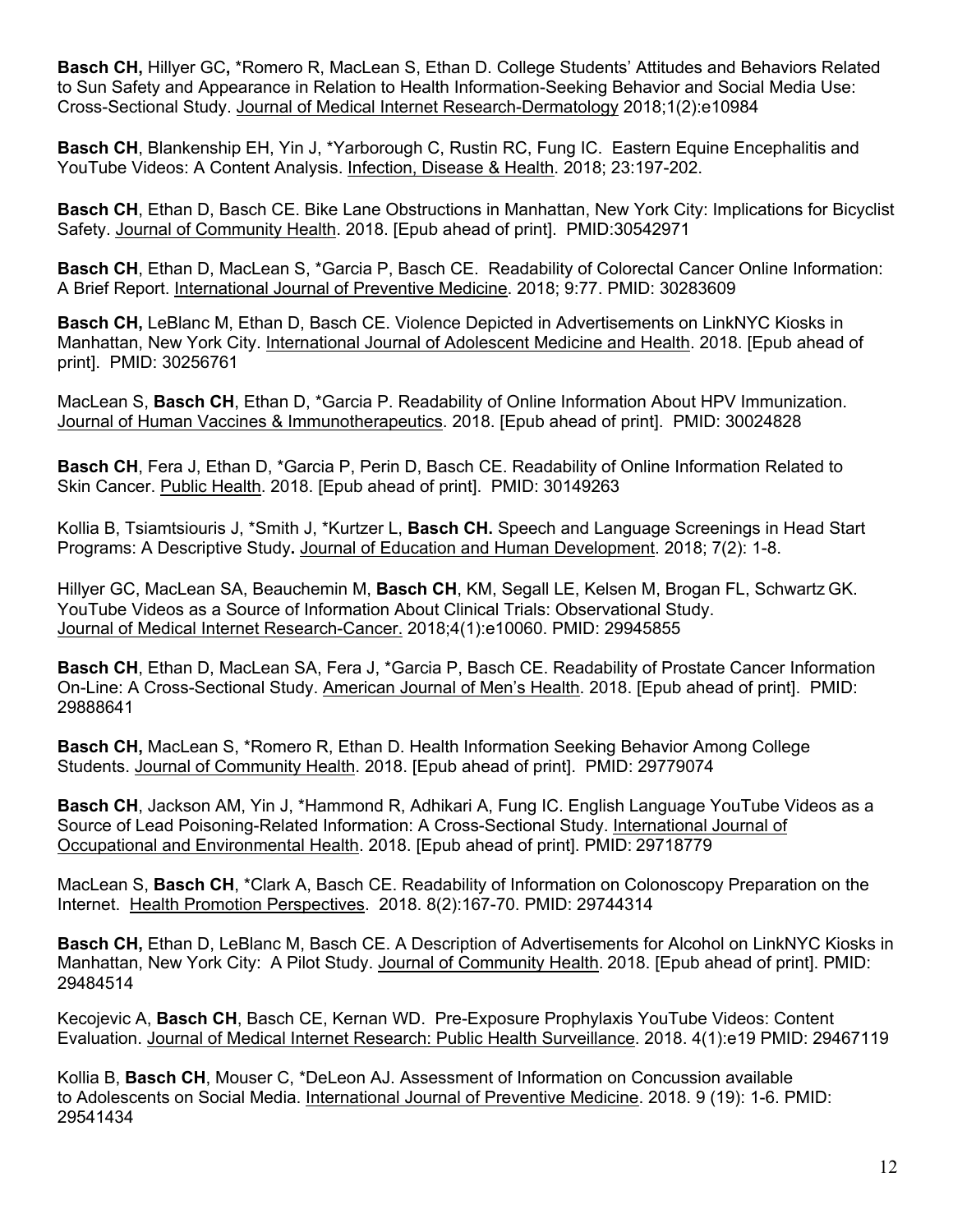**Basch CH,** Yin J, Kollia B, Adedokun A, \*Trusty S, Yeboah F, Fung IC. Public Online Information About Tinnitus: A Cross-Sectional Study of YouTube Videos. Noise & Health. 2018. 20 (92):1-8. PMID: 29457600

Gracy D, Fabian A, **Basch CH**, Scigliano M, MacLean S, MacKenzie KR, Redlener I. Missed Opportunities: Inconsistent State Mandates for Schools to Require Screening for Health Barriers to Learning. PLOS ONE. 2018. 13(1): e0190254. PMID: 29342147

### *2017*

\*Cadorett V, MacLean S, **Basch CH**, \*Grimando S. Are Popular Baking Shows Following FDA Food Code Recommendations? International Journal of Food and Allied Sciences. 2017. 3(2): 49-52

**Basch CH**, Brown AA, Fullwood MD, \*Clark A, Fung IC, Yin J. YouTube as a Source of Information on Skin Bleaching: A Content Analysis. Clinical and Experimental Dermatology. 2017. December 19. [Epub ahead of print]. PMID: 29265426

**Basch CH**, Yin J, Walker N, \*DeLeon AJ, Fung IC. TMJ Online: Investigating Temporomandibular Joint Disorders (TMDs) as "TMJ" on YouTube. Journal of Oral Rehabilitation. 2017. October 1. [Epub ahead of print]. PMID: 28965355

Kollia B, Shakibai MT, **Basch CH**, \*Clark A. Sources and content of popular online videos about Autism Spectrum Disorders. Health Promotion Perspectives. 2017(4), 238-244. PMID: 29085802

Mongiovi J, \*Cadorett V, **Basch CH**. Characterization of Medication Advertisements in a Popular U.S. Parenting Magazine. Health Promotion Perspectives. 2017, 7(4), 205-209. PMID: 29085797

**Basch CH,** Kecojevic A, \*Berdnik A, \*Cadorett V, Basch CE. An Analysis of the Most Widely Viewed YouTube Videos on Anal Cancer**.** International Journal of Preventive Medicine. 2017. September 19. [Epub ahead of print]. PMID: 29026506

MacLean S, **Basch CH**, \*Reeves R, Basch CE. Brief Report: Portrayal of Generalized Anxiety Disorder in YouTube videos. International Journal of Social Psychiatry. 2017; 63(8):792-795. PMID: 29145793

**Basch CH**, Mullican LA, Boone KD, Yin J, \*Berdnik A, Eremeeva ME, Fung IC. Lyme Disease and YouTube: A Cross-Sectional Study of Video Contents. Osong Public Health and Research Perspectives. 2017;8(4):289– 292

**Basch CH,** Hillyer GC, \*Garcia P, Basch, CE. *Clostridium difficile* on YouTube: A need for greater focus on prevention. Journal of Infection and Public Health. 2017. August 26. [Epub ahead of print]. PMID: 28851505

**Basch CH,** MacLean S, \*Garcia P. Attitudes and Behaviors Related to Distracted Driving in College Students: A Need for Interventions in Adolescence. Journal of Adolescent Medicine and Health. 2017. August 5. [Epub ahead of print]. PMID:28779569

Kecojevic A, **Basch CH**, Lankenau SE. Early Onset of Substance Use as an Indicator of Problematic Substance Use Among Young Men Who Have Sex with Men (YMSM). Substance Use and Misuse. 2017. August 4. [Epub ahead of print]. PMID: 28777678

**Basch CH,** Fung IC, \*Menafro A, Mo C, Yin J. An Exploratory Assessment of Weight Loss Videos on YouTube. Public Health. 2017; 151: 31-38. PMID: 28710925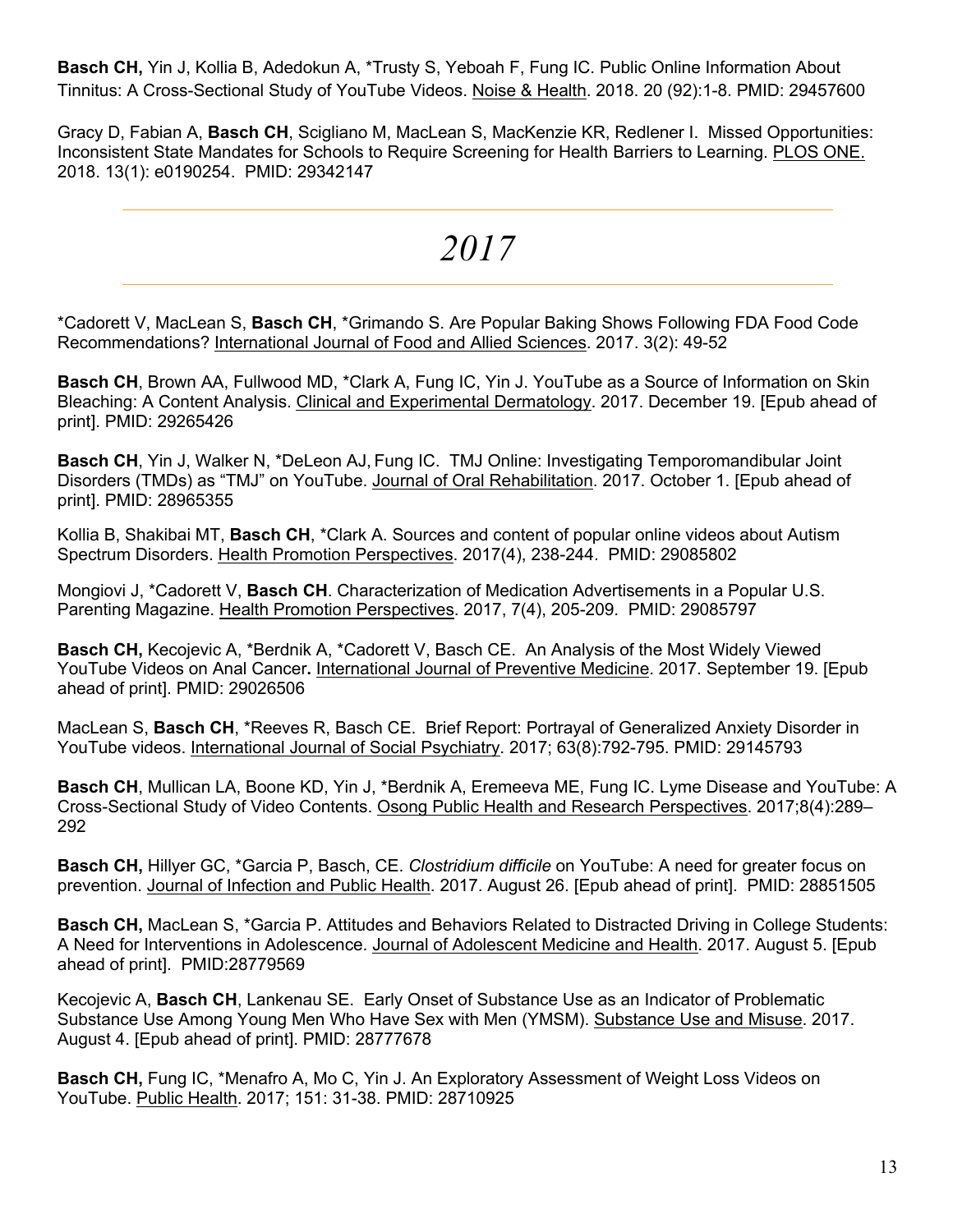Kernan WD, **Basch CH**, \*Cadorett V. Using Mind Mapping to Identify Research Topics: A Lesson for Teaching Research Methods. Pedagogy in Health Promotion: The Scholarship of Teaching and Learning. 2017. July 6. [Epub ahead of print]. DOI: 10.1177/23733799117719729

MacLean SA, **Basch CH**, \*Garcia P. Alcohol and Violence in 2017 National Football League Super Bowl Commercials. Health Promotion Perspectives. 2017; 7(3): 163-167. PMID: 28695105

**Basch CH**, Wahrman MZ, MacLean S, \*Quisido A, \*Ponsica C, \*Patel N. Glove Changing Practices of Mall Food Vendors in New Jersey. Journal of Community Health. 2017. May 22. [Epub ahead of print]. PMID: 28534228

Meleo-Erwin Z, **Basch CH**, MacLean S, \*Scheibner C, \*Cadorett V. "To Each His Own:" Discussions of Vaccine Decision-Making in Top Parenting Blogs. Human Vaccines & Immunotherapeutics. 2017. May 8. [Epub ahead of print]. PMID: 28481675

**Basch CH,** Mouser C, \*Clark A. Distracted Driving on YouTube: Implications for Adolescents**.** International Journal of Adolescent Medicine and Health. 2017. May 21. [Epub ahead of print]. PMID: 28525349

**Basch CH**, Wagner V. Popular Literature in Public Health: Exploring Connections Between Public Health and Humanities. Journal of Health Education Teaching. 2017; 8(1): 17-25.

**Basch CH,** Fung IC, \*Hammond R, Blankenship EB, Tsz Ho Tse Z, Fu K, Ip P, Basch CE. Zika Videos: An Analysis of YouTube Contents by Source. Journal of Preventive Medicine and Public Health. 2017; 50 (8):133- 140. PMID: 28372356

\*Cadorett V, MacLean S, **Basch CH**, Kollia B. Developmental and Health Content in Popular Parenting Publications. Frontiers in Women's Health. 2017; 2(2): 1-5.

**Basch CH,** \*Cadorett V, MacLean SA, Hillyer GC, Kernan W. Attitudes and Behaviors Related to Sun-Safety in College Students. Journal of Community Health. 2017. February 27. [Epub ahead of print] PMID: 28243774

**Basch CH**, Basch CE, Zybert P, \*Reeves R. What do Widely-Viewed YouTube Videos Say About Vaccines? Child: Care, Health & Development. 2017; 43 (4): 499-503. PMID: 28105642

Mongiovi J, Hillyer GC, Basch CH, Ethan D, \*Hammond R. Characteristics of Medication Advertisements Found in U.S. Women's Fashion Magazines. Health Promotion Perspectives. 2017;7(1):28-33. PMID: 28058239

**Basch CH**, Kecojevic A, \*Cadorett V, Basch CE. Advertisements for Children's Entertainment Products in a Popular Parenting Magazine: Sedentary or Active? Health Promotion Perspectives. 2017;7(1):47-49. PMID: 28058242

### *2016*

**Basch CH,** Fung IC, \*Berdnik A, Basch CE. Widely Viewed English Language YouTube Videos Relating to Diabetic Retinopathy: A Cross-Sectional Study. Journal of Medical Internet Research: Diabetes. 2016;1(2):1-8.

**Basch CH**, Mongiovi J, \*Berdnik A, Basch CE. The Most Popular YouTube Videos with Content Related to Multivitamins. Health Promotion Perspectives. 2016;6(4):213-216. PMID: 27766240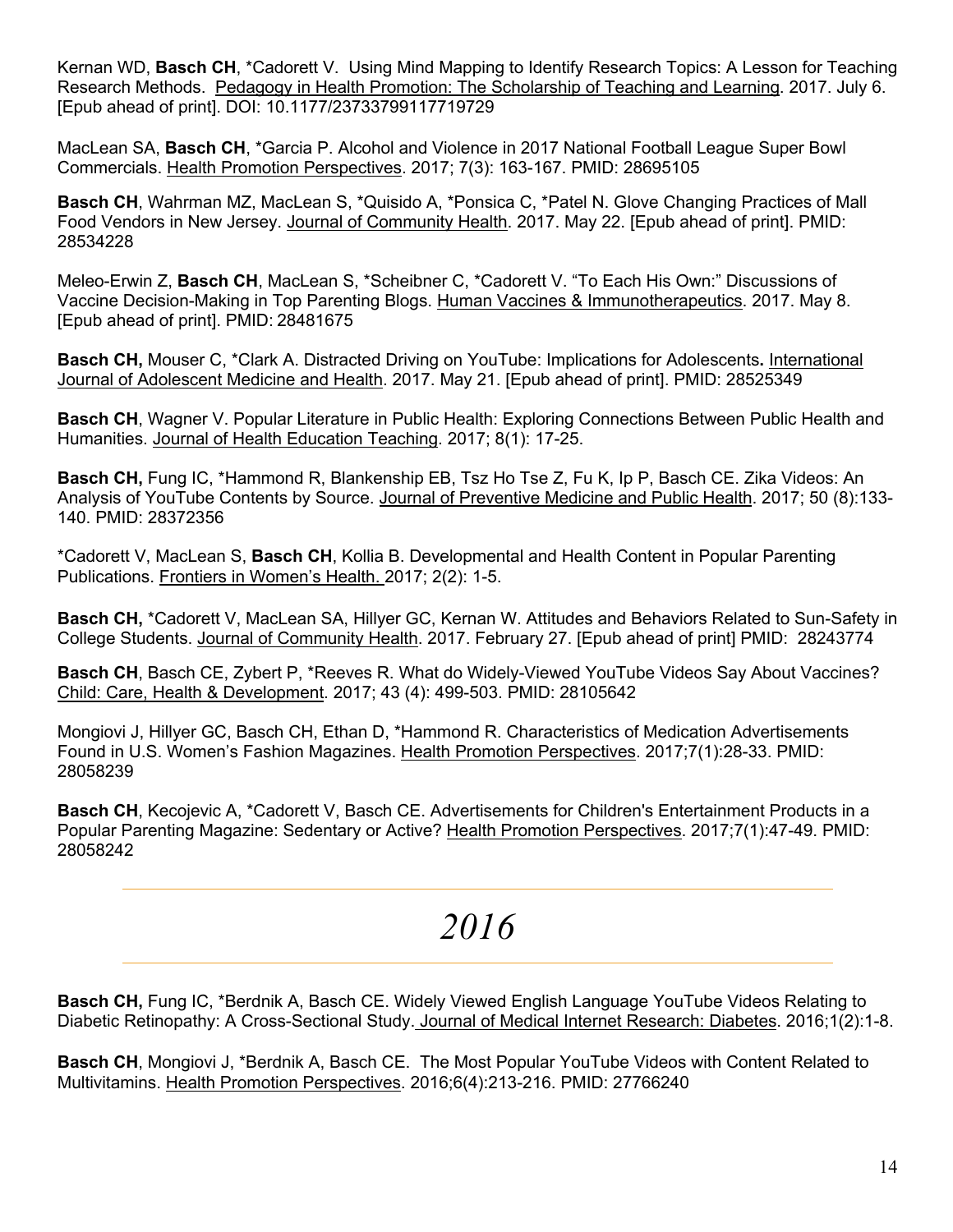**Basch CH,** \*Menafro A, Mongiovi J, Hillyer GC, Basch CE. A Content Analysis of YouTube Videos Related to Prostate Cancer. American Journal of Men's Health. 2016. September 29. [Epub ahead of print] 1-4. PMID: 27694554

**Basch CH,** Kernan WD. Ingredients in Children's Fluoridated Toothpaste: A Literature Review. Global Journal of Health Science. 2017, 9(3), 1-12.

**Basch CH**, Grodner M, \*Prewitt L. Improving Understanding About Social influences on Food Choices in College Students: A Pilot Study. Global Journal of Health Science. 2017, 9(4), 1-7.

**Basch CH**, Mongiovi J, Hillyer, GC, Ethan D, \*Hammond R. An Analysis of E-Cigarette and Cigarette Advertising in U.S. Women's Magazines. International Journal of Preventive Medicine. 2016. 7:103:1-4. PMID: 27688867

Fullwood MD, Kecojevic A, **Basch CH.** Examination of YouTube Videos Related to Synthetic Cannabinoids. International Journal of Adolescent Medicine and Health. 2016. September 18. [Epub ahead of print] 1-4. PMID: 27639268

**Basch CH,** Kecojevic A, Ethan D. Comparing Health Related News Articles to Original Research Studies: A Lesson for Research Methods. Pedagogy in Health Promotion: The Scholarship of Teaching and Learning. 2016: August 3. [Epub ahead of print] 1-5.

**Basch CH**, \*Yarborough C, Trusty\* S, Basch CE. Use of Protective Gloves in Nail Salons in Manhattan, New York City. Journal of Preventive Medicine and Public Health. 2016,49:1-3. PMID: 27499167

**Basch CH,** Roberts KJ, Zagnit EA, \*Martinez A. Marketing Strategies Used to Promote Children's Medicine Sold on Internet Sites of Pharmaceutical Stores. Journal of Community Health. 2016;41(6):1212-1216.PMID: 27206525.

**Basch CH**, Kecojevic A, \*Menafro A. Safety Information Regarding Electronic Cigarettes from Shopkeepers in New York City. Public Health. 2016: May 3. [Epub ahead of print] PMID: 27156992

**Basch CH**, Basch CE, Hillyer GC, \*Berdnik A. YouTube Videos Related to Human Papillomavirus: The Need for Professional Communication. International Journal of Adolescent Medicine and Health. 2016; 30 (1) 1-4. 1- 4. PMID: 27060736

Fullwood MD, **Basch CH**, LeBlanc M. Implications for Visually Stimulating Advertisements on NYC Subway Platforms. International Journal of Adolescent Medicine and Health. 2016. March 12. [Epub ahead of print] 1-4. PMID: 26974129

Kernan WD, **Basch CH.** When the Levees Broke: A Teaching Tool to Initiate Discussions in Undergraduate Teaching of Health Disparities. Pedagogy in Health Promotion: The Scholarship of Teaching and Learning. 2016: March 7. [Epub ahead of print] 1-6.

**Basch CH**, Basch CE, Zybert P, Wolf RL. Failure of Colonoscopy Knowledge to Predict Colonoscopy Uptake. Journal of Community Health. 2016,41(5):1094-9. PMID: 27098522

**Basch CH**, Kernan W, \*Menafro A. Presence of Candy and Snack Food at Checkout in Chain Stores: Results of a Pilot Study. Journal of Community Health. 2016, 41(5), 1090-3. PMID: 27101366

**Basch CH**, Basch CE, Zybert P, Wolf RL. Fear as a Barrier to Asymptomatic Colonoscopy Screening in an Urban Minority Population With Health Insurance. Journal of Community Health. 2016,41(4):818-24. PMID: 26831486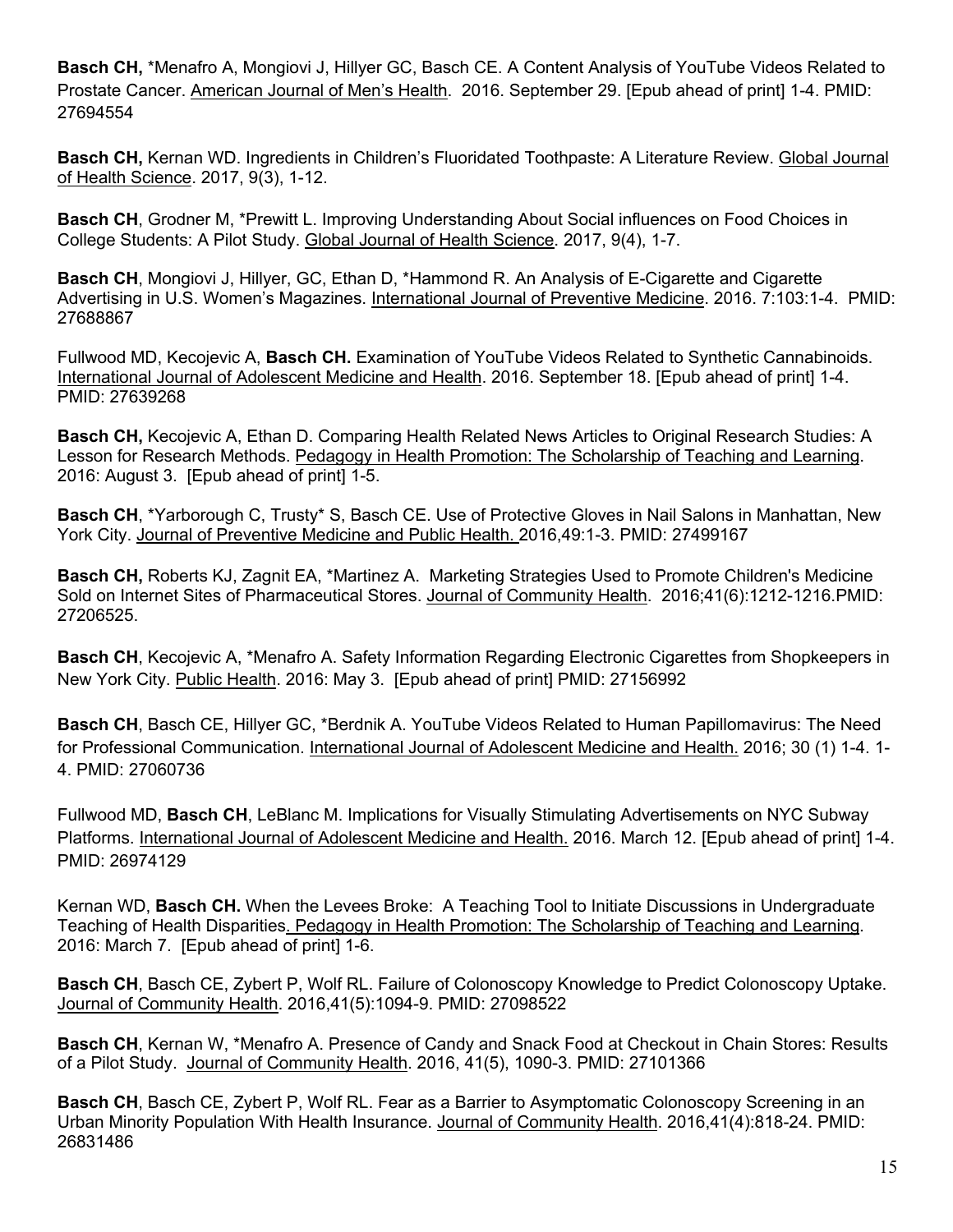Ethan D, **Basch CH**, Hillyer GC, \*Berdnik A, Huynh M. An Analysis of Weight Loss Articles and Advertisements in Mainstream Women's Health and Fitness Magazines. Health Promotion Perspectives. 2016, 6(2), 80-84. PMID: 27386422

**Basch CH**, Kecojevic A, \*Cadorett V, Zagnit EA, Basch CE. Sedentary Images in a Popular U.S. Based Parenting Magazine: 2010-2015. Health Promotion Perspectives. 2016, 6(2), 55-57. PMID: 27386418

Ethan D, **Basch CH**, \*Berdnik A, Sommervil M. Dietary Supplements Advertised in Muscle Enthusiast Magazines: A Content Analysis of Marketing Tactics. International Journal of Men's Health. 2016:15 (2), 207- 215.

Fullwood MD, Mongiovi J, Hillyer GC, **Basch CH**, Ethan D, \*Hammond R. An Advertisement Analysis of Alcohol Products and in Popular Women's Magazines. Frontiers in Women's Health. 2016:1(1) 6-8. PMID: 28090591

**Basch CH**, Kernan WD, \*Reeves R. Family Fun or Cultural Free-For-All?: A Critique of the 2015 NFL Super Bowl Commercials. Health Promotion Perspectives. 2016;6(1):37-41. PMID: 27123435

**Basch CH,** Roberts K**,** \*Samayoa-Kozlowsky S, Glaser D. Promoting Weight Loss Methods in Parenting Magazines: Implications for Women. Women and Health. 2016;56(1):119-28. PMID: 26212259

Glaser DB, Roberts K**,** Grosskopf N, **Basch CH**. Breastfeeding Success, Social Norms, and School Health Education: A Systematic Literature Review. Journal of Human Lactation. 2016;32(1):46-52. PMID: 26173810

**Basch CH**, Mongiovi J, Hillyer, GC, \*MacDonald Z, Basch CE. YouTube Videos Related to E-Cigarette Safety and Related Health Risks: Implications for Preventing and Emerging Epidemic. Public Health. 2016; 132:57-9. PMID: 26826891

Wolf RL, Basch CE, Zybert P, **Basch CH**, Ullman R, Shmukler C, King F, Neugut AI. The Effects of Patient Preferences on Colorectal Cancer Screening in an Urban Minority Population with Health Insurance. Journal of Community Health. 2016;41(3):502-8. PMID: 26585609

**Basch CH**, Fullwood MD, LeBlanc M. Violence in Advertisements in New York City Subway Stations: A Pilot Study. Journal of Community Health. 2016;41(2):387-91. PMID: 26518776

**Basch CH**, Wahrman MZ, Shah J, Guerra L, \*MacDonald Z, \*Marte M, Basch CE. Glove Changing When Handling Money: Observational and Microbiological Analysis. Journal of Community Health. 2016;41(2):334-9. PMID: 26463082

Zagnit EA, Rajan S, **Basch CH.** Prevalence and Pricing of Chain Gyms in New York City. International Journal of Health Promotion and Education 2016; 4(1): 50-57. DOI: http://dx.DOI.org/10.1080/14635240.2015.1069717

Ethan D, **Basch CH**, Johnson GD, \*Hammond R, Varvatos V, Chow M. An Analysis of Technology-Related Distracted Biking Behaviors and Helmet Use among Cyclists in New York City. Journal of Community Health. 2016;41(1):138-45. PMID: 26323983

*2015*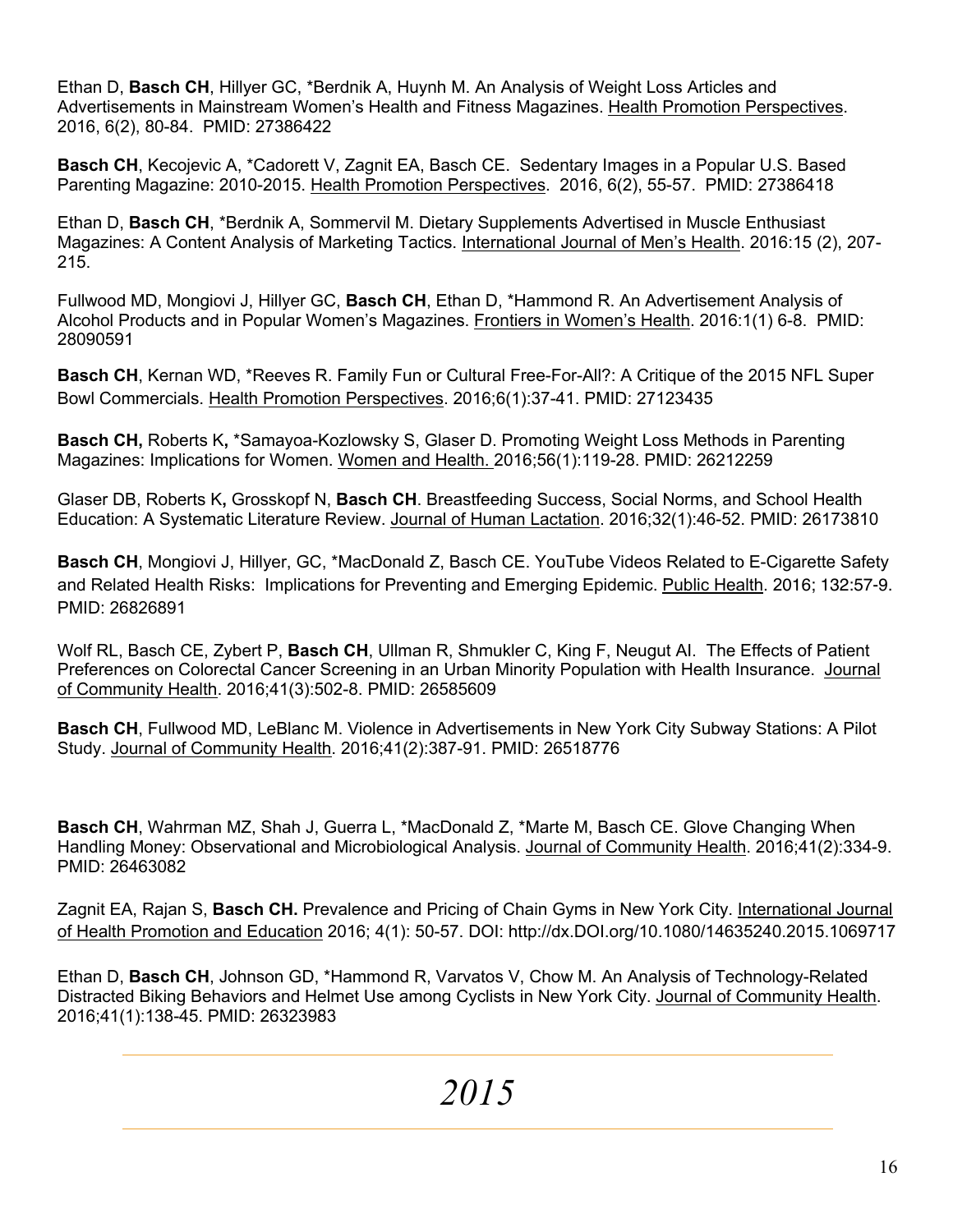**Basch CH**, Mongiovi J, Hillyer, GC, Fullwood MD. Ethan D, \*Hammond R. An Advertisement and Article Analysis of Skin Products and Topics in Popular Women's Magazines: Implications for Skin Cancer Prevention. Health Promotion Perspectives. 2015: 5(4) 261-268. PMID: 26933645

**Basch CH**, Guerra LA, \*Reeves R, Basch CE. Advertising Violent Toys in Weekly Circulars of Popular Retailers in the United States. Health Promotion Perspectives. 2015: 5(3) 191-197. PMCID: PMC4667259

**Basch CH**, Ruggles KV, \*Berdnik A, Basch CE. Characteristics of the Most Viewed You Tube™ Videos Related to Bullying. International Journal of Adolescent Medicine and Health. 2015. Nov 19. [Epub ahead of print] PMID: 26556842

Lawson G, **Basch CH**, Wolf RL, Zybert P, Basch CE. Applying the RESPECT approach to health education to physician-directed academic detailing to increase practice-wide colorectal cancer screening uptake. Health Promotion Perspectives. 2015: 5(3) 169-175. PMCID: PMC4667256

**Basch CH**, Basch CE, Ruggles KV, \*Hammond R. Coverage of the Ebola Virus Disease Epidemic on You Tube.<sup>™</sup> Disaster Medicine and Public Health Preparedness. 2015;9(5):531-5 PMID: 26088275

Basch CE, Zybert P, Wolf RL, **Basch CH,** Ullman R, Shmulker C, King F, Neugut A, Shea S. A Randomized Trial to Evaluate Alternative Interventions to Increase Colorectal Cancer Screening in a Hard-to-Reach Urban Minority Population with Health Insurance. Journal of Community Health. 2015;40(5):975-83. PMID: 25850386

**Basch CH**, Basch CE. [Peer Reviewed Letter to the Editor]. The Potential Danger of Flavoring in Health Promoting and Health Compromising Products: Implications for Children. Health Promotion Perspectives. 2015: 5(1): 1-2. PMID: 26000240

**Basch CH**, Ethan D, Zybert P, Basch CE. Pedestrian Behavior at Five Dangerous and Busy Manhattan Intersections. Journal of Community Health. 2015;40(4):789-92. PMID: 25702052

**Basch CH**, Basch CE, Hillyer GC, \*Reeves R. YouTube™ Videos Related to Skin Cancer: A Missed Opportunity for Cancer Prevention and Control. Journal of Medical Internet Research: Cancer. 2015; 1(1) 1-8. PMID: 28410167

**Basch CH,** Basch CE, Wolf RL, Zybert P. Motivating Factors Associated With Asymptomatic Colonoscopy Screening. International Journal of Preventive Medicine. 2015;6:20. PMID: 25830009

**Basch CH,** Guerra LA, \*MacDonald Z, \*Marte M, Basch CE. Glove Changing Habits in Mobile Food Vendors in New York City. Journal of Community Health. 2015;40(4):699-701. PMID: 25559110

**Basch CH,** Roberts K**,** Ethan D, \*Samayoa-Kozlowsky S. An Examination of Marketing Techniques used to Promote Children's Vitamins in Parenting Magazines. Global Journal of Health Science. 2015; 7(3): 171-176. PMID:25948456

**Basch CH**, Hillyer GC, Ethan D, \*Berdnik A, Basch CE. Tanning shade gradations of models in mainstream fitness and muscle enthusiast magazines: Implications for skin cancer prevention. American Journal of Men's Health. 2015;9(4):301-61-6. PMID: 25038234

**Basch CH**, Ethan D, Zybert P, Afzaal S, \*Spillane M, Basch CE. Public Bike Sharing in New York City: Use Behavior Patterns at 25 Citi Bike Stations. Journal of Community Health. 2015;40(3):530-3. PMID: 25388627

**Basch CH**, Hillyer GC, \*MacDonald ZL, \*Reeves R, Basch CE. Characteristics of YouTube Videos Related to Mammography. Journal of Cancer Education. 2015 Dec;30(4):699-703 PMID: 25502853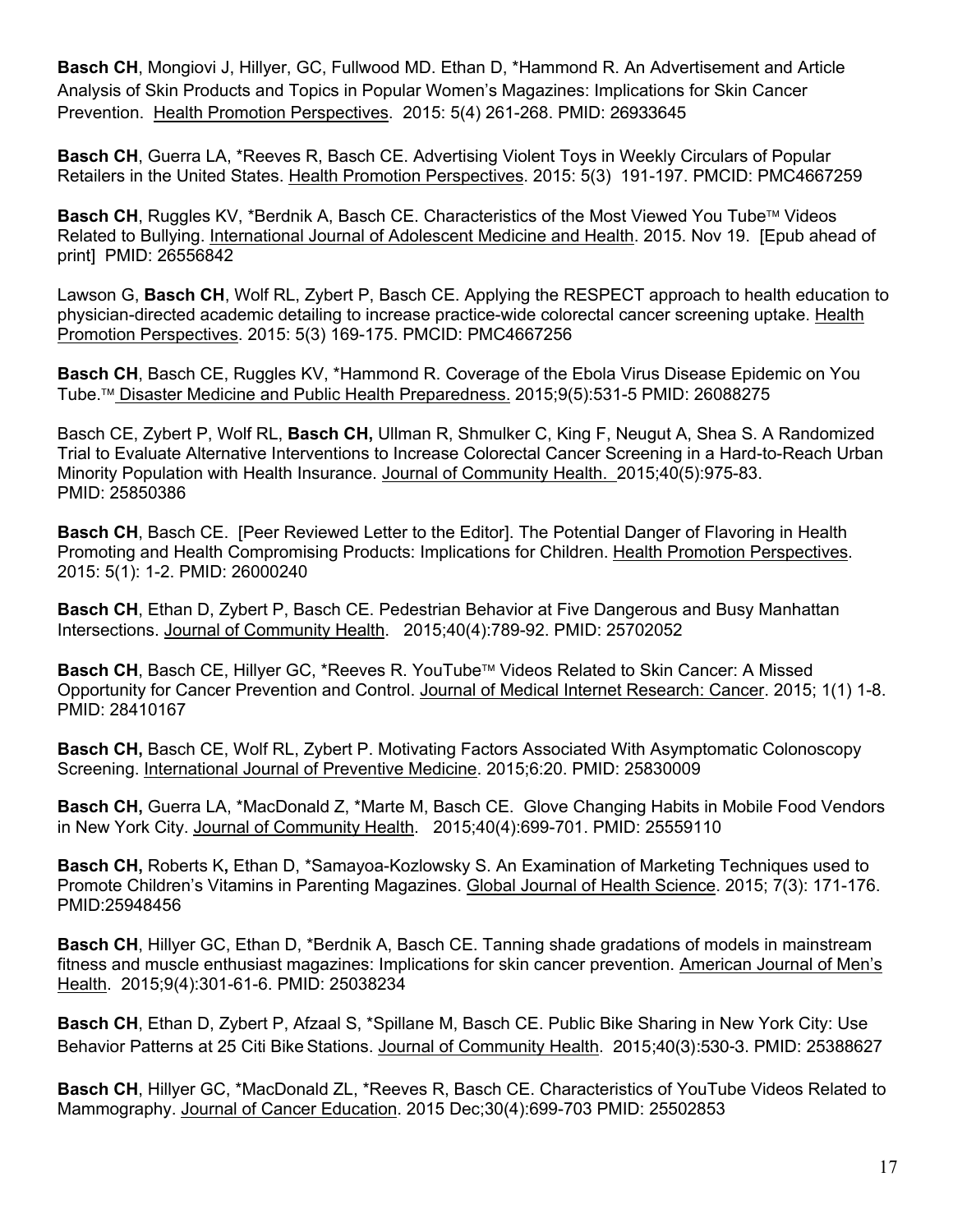Joslin D, **Basch CH.** An evaluation of content related to violence in personal health texts. International Journal of Health Promotion and Education. 2015; 53(2): 87-101. DOI: 10.1080/14635240.2014.955208

Ethan D, **Basch CH**, Samuel L, Quinn C, Dunne SE. An Examination of Product Packaging Marketing Strategies Used to Promote Pediatric Vitamins. Journal of Community Health. 2015;40(3):564-8. PMID: 25416097

Zaharek-Girgasky MM, Wolf RL,Zybert P, **Basch CH**, Basch CE. Diet-related colorectal cancer prevention beliefs and dietary intakes in an urban minority population. Journal of Community Health. 2015;40(4):680- 5.PMID: 25528326

### *2014*

**Basch CH**, Basch CE, Redlener I. Coverage of the Ebola Virus Disease Epidemic in Three Widely Circulated U.S. Newspapers: Implications for Preparedness and Prevention. Health Promotion Perspectives. 2014; 4(2), 247-251.PMID: 25649411

Basch CE, **Basch CH**, Rajan S, Ruggles K. Prevalence of sleep duration on an average school night among four nationally representative successive samples of American high school students (2007 – 2013). Preventing Chronic Disease. 2014; 11: E216. PMID: 25496556

**Basch CH,** Rajan S. Marketing Strategies and Warning Labels on Children's Toothpaste. Journal of Dental Hygiene. 2014; 88(5): 312-315. PMID: 25325728

**Basch CH**, Hillyer GC, \*Reeves RF, Basch CE. Analysis of YouTube Videos Related to Bowel Preparation for Colonoscopy. World Journal of Gastrointestinal Endoscopy. 2014; 6(9): 432-435. PMID 25228945

**Basch CH**, Basch CE, Rajan S, Ruggles K. Use of sunscreen and indoor tanning devices among a nationally representative sample of high school students, 2001-2011. Preventing Chronic Disease. 2014; 11:E144. PMID: 25144679

Hillyer GC, Lebwohl B, Rosenberg, R, Neugut A, Wolf RL, **Basch CH**, Hernandez E, Mata J, Corley DA, Basch CE. Assessing bowel preparation quality using the mean number of adenomas per colonoscopy. Therapeutic Advances in Gastroenterology. 2014;7(6):238-46. PMID: 25364383

**Basch CH**, Ethan D, Samuel L, Zagnit E. Nutritional content of meal items and beverages promoted at a popular fast food chain in New York City. Annals of Public Health and Research. 2014; 1(1): 1003:1-4.

Samuel L, Ethan D, **Basch CH**, Samuel B. A comparative study on the sodium content and calories from sugar in toddler foods sold in low and high-income New York City supermarkets. Global Journal of Health Science. 2014;6(5): 22-29. PMID: 25168992

**Basch CH.** Poverty, health, and social justice: The importance of public health approaches. International Journal of Health Promotion and Education. 2014; 52(4):181-187. DOI:10.1080/14635240.2014.894669

**Basch CH**, Ethan D, Rajan S, Basch CE. Technology-related distracted walking behaviors in Manhattan's most dangerous intersections. Injury Prevention. 2014; 20(5):343-6. PMID: 24667654

**Basch CH**, Zagnit EA, Rajan S, Ethan D, Basch CE. Helmet use among cyclists in New York City. Journal of Community Health. 2014; 39(3): 503-507. PMID: 24532308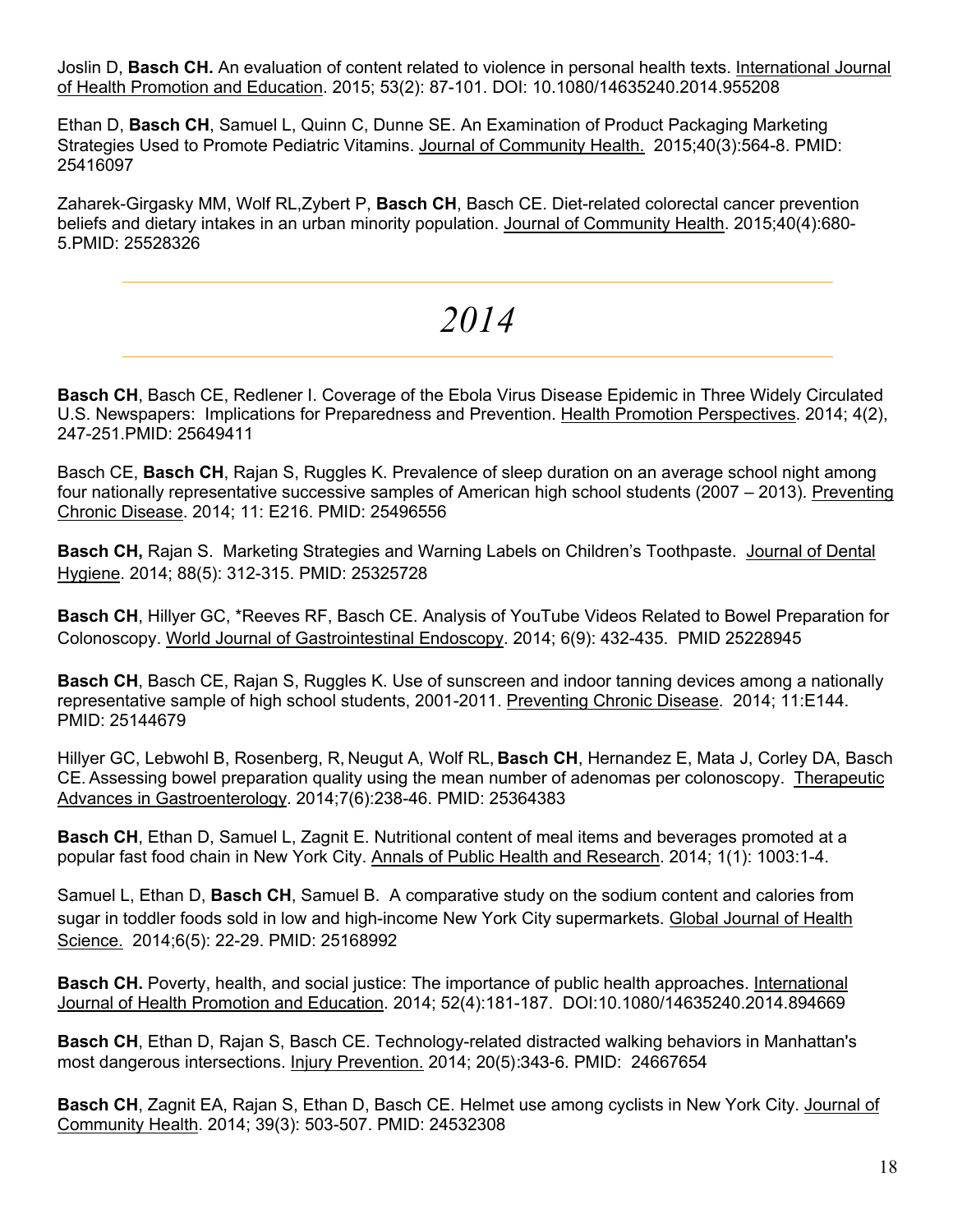**Basch CH**, Ethan D, Hillyer GC, \*Berdnik A. Skin cancer prevention coverage in popular US women's health and fitness magazines: An analysis of advertisements and articles. Global Journal of Health Science. 2014; 6(5): 42-48. PMID: 24999136

**Basch CH**. Text messaging applications for improving health: An important resource for low-Income and underserved populations. Annals of Public Health and Research. 2014:1(1): 1002.

**Basch CH**, Hayden J. More information, less understanding and the need to educate consumers and allied health professionals to critically evaluate health related mass communications. Journal of Mass Communication and Journalism. 2014:4: e152. DOI:10.4172/2165--7912.1000e152

Samuel L, **Basch CH**, Ethan D, \*Hammond R. An analysis of salt and fat content of food products advertised in Bronx-based online grocery store circulars. Journal of Community Health. 2014; 39(4):775-82] PMID: 24488648

**Basch CH**, Hillyer GC, Basch CE, Lebwohl B, Neugut, AI. Characteristics associated with suboptimal bowel preparation prior to colonoscopy: results of a national survey. International Journal of Preventive Medicine. 2014;5:233-7. PMID:24627753

Ethan DH, Samuel L, **Basch CH,** \*Hammond R. Disparate advertising of sugary drinks: An analysis of sugarsweetened beverages in circulars from grocery stores in high- and low-Income New York City zip Codes. Journal of Community Medicine & Health Education. 2014: 4 (265): 1-3. DOI:10.4172/2161-0711.1000265

**Basch CH**, \*Hammond R, Ethan D, Samuel L. Food advertisements in two popular U.S. parenting magazines: results of a five-year analysis. Global Journal of Health Science. 2014: 6(2):175-182. PMID: 24576378

**Basch CH**, Ethan D, Rajan S, \*Samayoa-Kozlowsky S, Basch CE. Helmet use among riders using the Citi Bike bicycle-sharing program: A pilot study in New York City. Journal of Community Health. 2014;39(3):503-7. PMID 24177959.

Ethan DH, Rennis R, Samuel L, Seidel EJ, **Basch CH**. A review of college-level health textbooks for coverage of Type 2 Diabetes, Prediabetes, and Metabolic Syndrome. Health Education Journal. 2014;73(2): 217- 227.DOI: 10.1177/0017896912471042

### *2013*

Ethan DH, **Basch CH,** Rajan S, Samuel L, \*Hammond R. A comparison of the nutritional quality of food products advertised in grocery store circulars of high- versus low-Income New York City zip codes. International Journal of Environmental Research and Public Health. 2013:11(1):537-547. PMID: 24384775

Glaser DB, **Basch CH.** Communicating the benefits of breastfeeding through social marketing. Journal of Mass Communication and Journalism. 2013:169. DOI:10.4172/2165-7912.1000169

Seidel EJ, Ethan D, **Basch CH**. Using social media to connect college students with mental health services Journal of Mass Communication and Journalism. 2013; 4: e150. DOI:10.4172/2165-7912.1000e150

Ethan D, **Basch CH.** Using social marketing as a tool to Increase helmet use among bicycle-share riders in urban settings. Journal of Mass Communication and Journalism. 2013; 3: e147. DOI:10.4172/2165- 7912.1000e147

**Basch CH.** Role of Community intervention in health promotion and disease prevention. Journal of Mass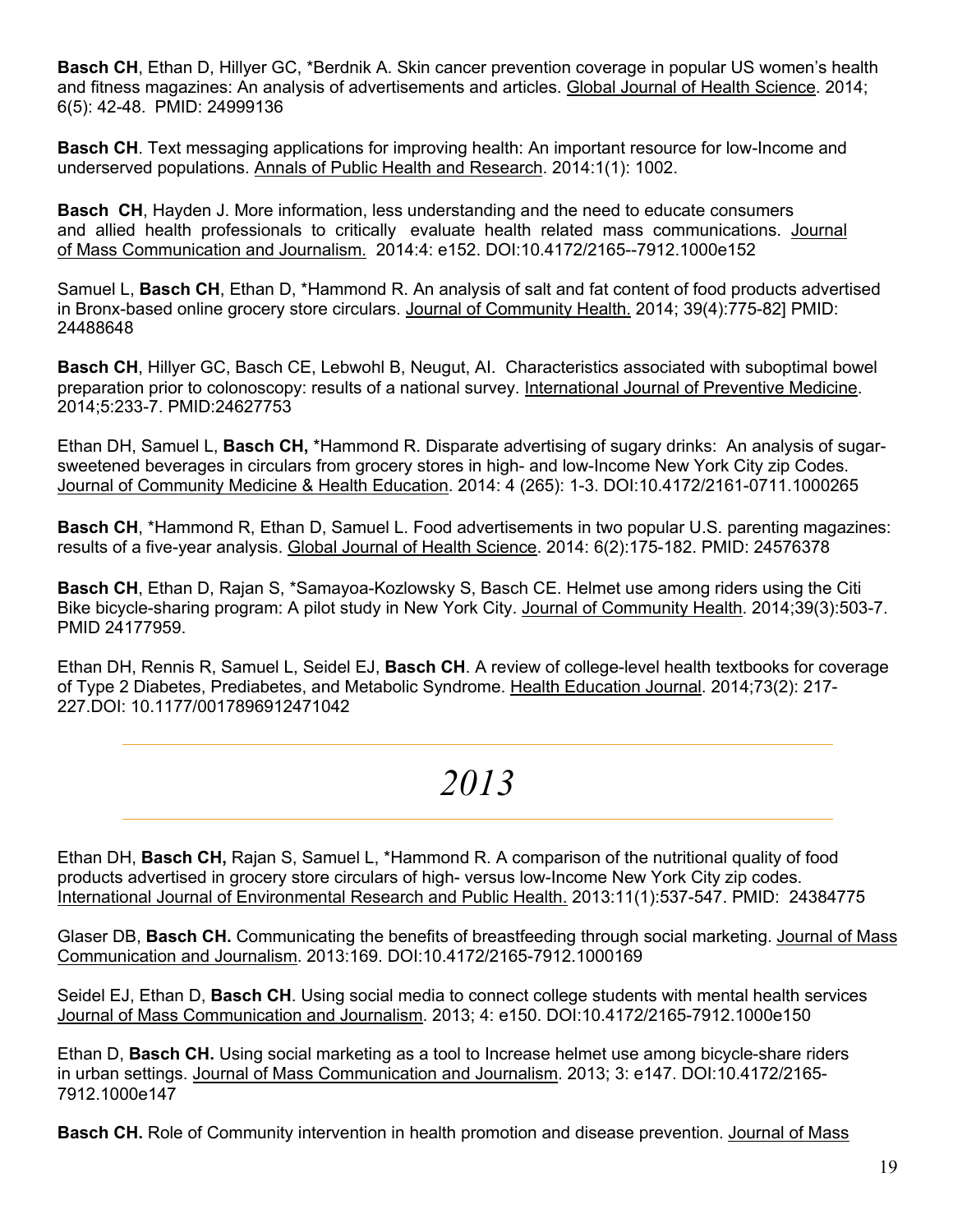Communication and Journalism. 2013; 3(6):E144 DOI:10.4172/2165-7912.1000e144

Rajan S, **Basch CH**, Ethan D. Observational data collection of environmental and behavioral characteristics: strengths, limitations, and implications for health communication. Journal of Mass Communication and Journalism. 2013; 3(5):E141 DOI:10.4172/2165-7912.1000e141

Ethan DH, **Basch CH,** Rajan S.Promoting healthy vision in children through the use of social marketing. Journal of Mass Communication and Journalism. 2013; 3(4):E140. DOI:10.4172/2165-7912.1000e140

**Basch CH.** Communication and behavior change in health education practice. Journal of Mass Communication and Journalism. 2013; 3(4):E139 DOI: 10.4172/2165-7912.1000e139

**Basch CH**, Ethan D, Rajan S, Price, promotion, and availability of nutrition information: A descriptive study of a popular fast food chain in New York City. Global Journal of Health Science. 2013; 5(6): 73-80. PMID: 24171876

**Basch CH,** Basch CE, Wolf RL, Zybert P, Lebwohl B, Shmukler C, Neugut AI. Screening colonoscopy bowel preparation: Experience in an urban minority population. Therapeutic Advances in Gastroenterology. 2013 Nov;6(6):442-6. PMID: 24179480

**Basch CH,** Shaffer EJ, \*Hammond R, Rajan S. Prevalence of infant formula advertisements in parenting magazines over a 5-year span. Journal of Pediatric Nursing. 2013; 28(6):e28-32.PMID: 23906772

**Basch CH**, Samuel L, Ethan DH. Obesity, Diabetes and Heart Disease: Effects of globalization on population health, preventive efforts, and the importance of social change. International Journal of Health Promotion and Education. 2013; 51 (4), 185-197.

**Basch CH**, \*Hammond R, Guinta A, Rajan S, Basch CE. Advertising of Toothpaste in Parenting Magazines Journal of Community Health. 2013; 38(5): 911-914. PMID: 23674195

**Basch CH**, Hillyer GC, Basch CE. Descriptive analysis of articles and advertisements pertaining to skin care and skin cancer prevention in two popular parenting magazines, 2000-2010. Preventing Chronic Disease. 2013; 4(10):E48 PMID: 23557639*.* 

Ethan DH, Samuel L, **Basch CH**. An analysis of Bronx-based grocery store circulars for nutritional content of food and beverage products. Journal of Community Health. 2013; 38(3):521-8. PMID: 23203239

Hillyer GC, Lebwohl B, **Basch CH,** Basch CE, Kastrinos F, Insel BJ, Neugut, AI. Split dose and Miralax-based purgatives to enhance bowel preparation quality becoming common recommendations in U.S. Therapeutic Advances in Gastroenterology. 2013: 6(1):5-14. PMID: 23320046

Hillyer GC, **Basch CH,** Lebwohl B, Basch CE, Insel BJ, Neugut, AI. Shortened surveillance intervals following suboptimal bowel preparation for colonoscopy: results of a national survey. International Journal of Colorectal Disease. 2013: 28(1):73-81. PMID: 22885884

# *2012*

Hillyer GC, **Basch CH,** Basch CE, Lebwohl B, Insel BJ, Neugut, AI. Gastroenterologists' perceived barriers to optimal pre-colonoscopy bowel preparation: results of a national survey. Journal of Cancer Education. 2012: 27(3):526-32. PMID: 22528638.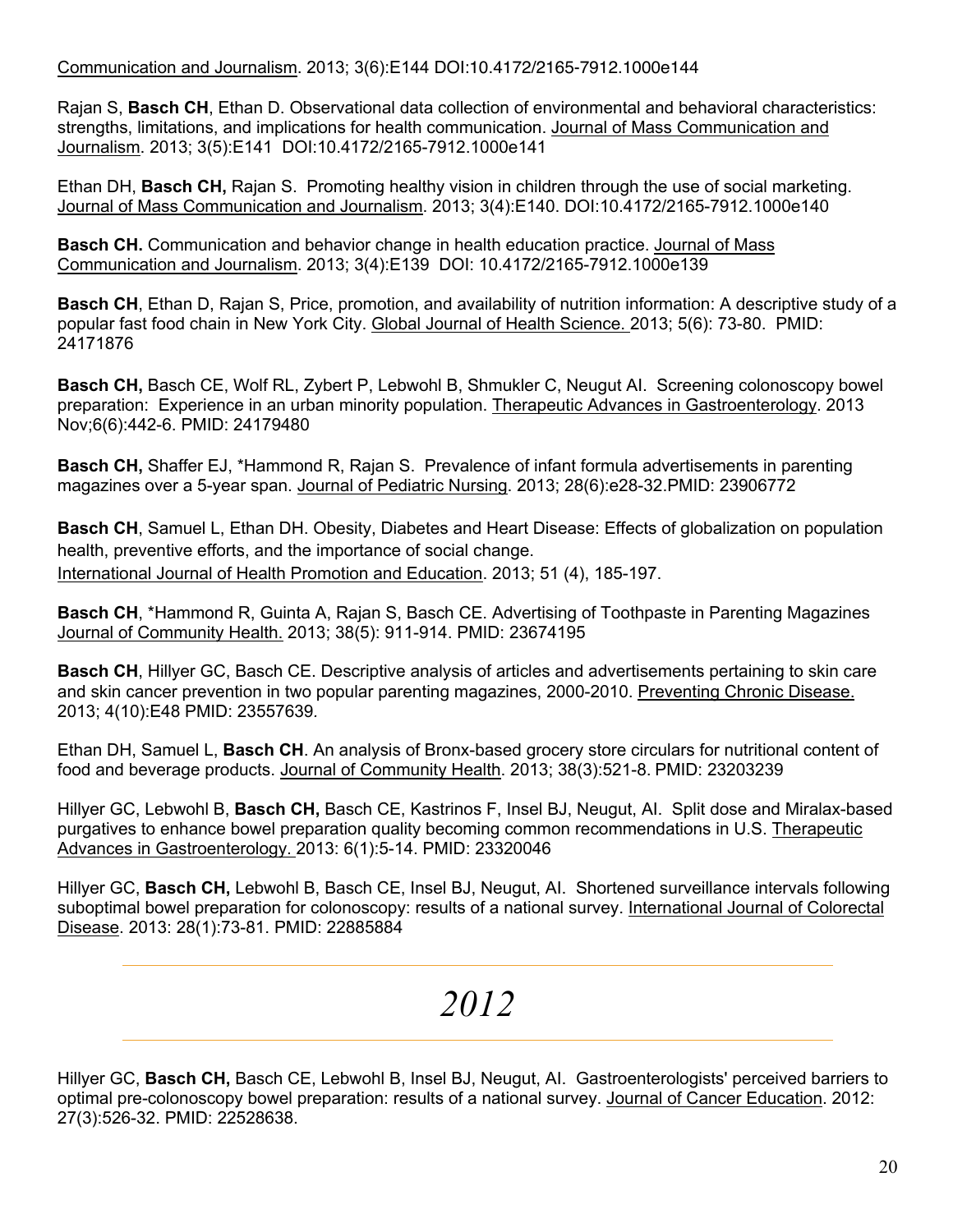**Basch CH,** Basch CE, Wolf RL, Zybert P. Distinguishing factors for asymptomatic colonoscopy screening. Journal of Cancer Education. 2012: 27(3):521-5. PMID: 22477234.

**Basch CH**, Hillyer GC, Basch CE, Neugut, AI. Improving understanding about tanning behaviors in college students: A pilot study. Journal of American College Health. 2012; 60(3): 250-6. PMID: 22420703

# *2011*

Neugut AI, Subar M, Wilde ET, Stratton S, **Brouse CH**, Hillyer G, Grann VR, Hershman DL. Association between prescription copayment amount and compliance with adjuvant hormonal therapy in women with early stage breast cancer. Journal of Clinical Oncology. 2011; 29(18):2534-42.PMID: 21606426

**Brouse CH**, Hillyer GC, Basch CE, Neugut, AI. Geography, facilities, and promotional strategies used to encourage indoor tanning in New York City. Journal of Community Health. 2011; 36(4):635-9. PMID: 21222021

**Brouse CH**, Basch CE, Neugut, AI. Warning signs in tanning salons in New York City: Implications for skin cancer prevention. Preventing Chronic Disease. 2011; 8(4):A88. PMID: 21672412

**Brouse CH**, Basch CE, Chow THF. Use and efficiency of various technological methods in the different aspects of teaching and learning a foreign language at 16 universities in New York. Journal of the Research Center for Educational Technology. 2011; 7(1) 30-38.

**Brouse CH**, Basch CE. A pilot study on concepts and learning activities for integrating music and poetry in classroom settings. The Journal of the Imagination in Language Learning. 2011; 9 (1) 201-208.

### *2010*

**Brouse CH**, Basch CE, LeBlanc M, McKnight KR, Lei, T. College students' academic motivation: Differences by gender, class, and source of payment. The College Quarterly. 2010; 13 (1) 1-10.

**Brouse CH**, Basch CE. Gaps in children's health insurance: Magnitude, consequences, barriers and implications for policy and research. International Journal for Health Promotion and Education. 2010; 48 (4) 129-133.

**Brouse CH**, Basch CE, Wolf RL. Using concepts from Freire's *Pedagogy of the Oppressed* to promote colorectal cancer screening in an urban minority population. Journal of Health Disparities Research and Practice. 2010; 4 (1) 77-85.

**Brouse CH**, McKnight KR, Basch CE, LeBlanc M. A pilot study of instructor factors and student preferences. Journal of Educational Technology Systems. 2010; 38 (1) 51-62.

*2009*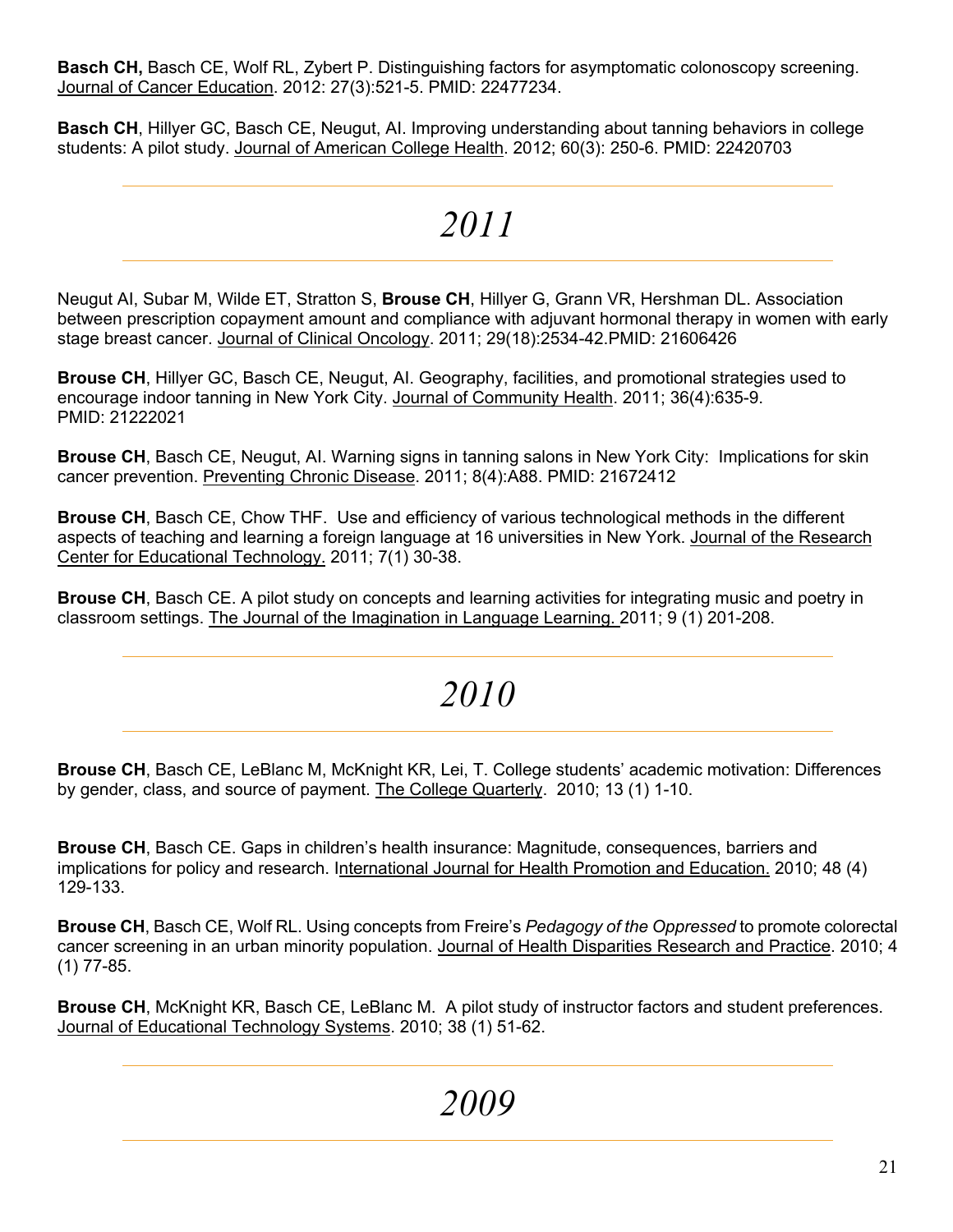**Brouse CH**, Chow THF. Exploring pre-operational and concrete operational children's thinking on nutrition: A case study. Health Education Journal. 2009; 68 (4) 1-5.

**Brouse CH**, Wolf RL, Basch CE. School food service directors' perceptions of barriers to and strategies for improving the nation's school food environment. International Journal for Health Promotion and Education. 2009; 97 (3) 88-93.

### *2008*

**Brouse CH**, Wolf RL, Basch CE. Facilitating factors for colorectal cancer screening. Journal of Cancer Education. 2008; 23 (1) 26-31. PMID: 18444043

**Brouse CH**, Basch CE, Wolf RL. The RESPECT approach to tailored telephone education. Health Education Journal. 2008; 67 (2) 67-73.

### *2007*

**Brouse CH**, Basch CE, LeBlanc M. Computer use in undergraduate health education programs. Journal of Educational Technology Systems. 2007; 36 (1) 111-122.

**Brouse CH**. Promoting self-directed learning in three on-line health promotion and wellness courses. Journal of Authentic Learning. 2007;4 (1) 25-33.

**Brouse CH**. Undergraduate student reactions to on-line learning related to health promotion and wellness. The Journal of the Research Center for Educational Technology. 2007; 3(1) 44-61.

**Brouse CH**. Promoting discussions about cultural competence in an undergraduate health course. Health Education Journal. 2007;66 (2) 179-87.

### *2006*

Basch CE, Wolf RL, **Brouse CH**, Shmukler C, Neugut A, DeCarlo L, Shea S. Telephone outreach to increase colorectal cancer screening in an urban minority population. American Journal of Public Health. 2006;96 (12) 2246-53. PMID: 17077394

Wolf RL, Basch CE, **Brouse CH**, Shmukler C, Shea S. Patient preferences and adherence to colorectal cancer screening in an urban population. American Journal of Public Health. 2006;96 (5) 809-11. PMID: 16571715

### *2005*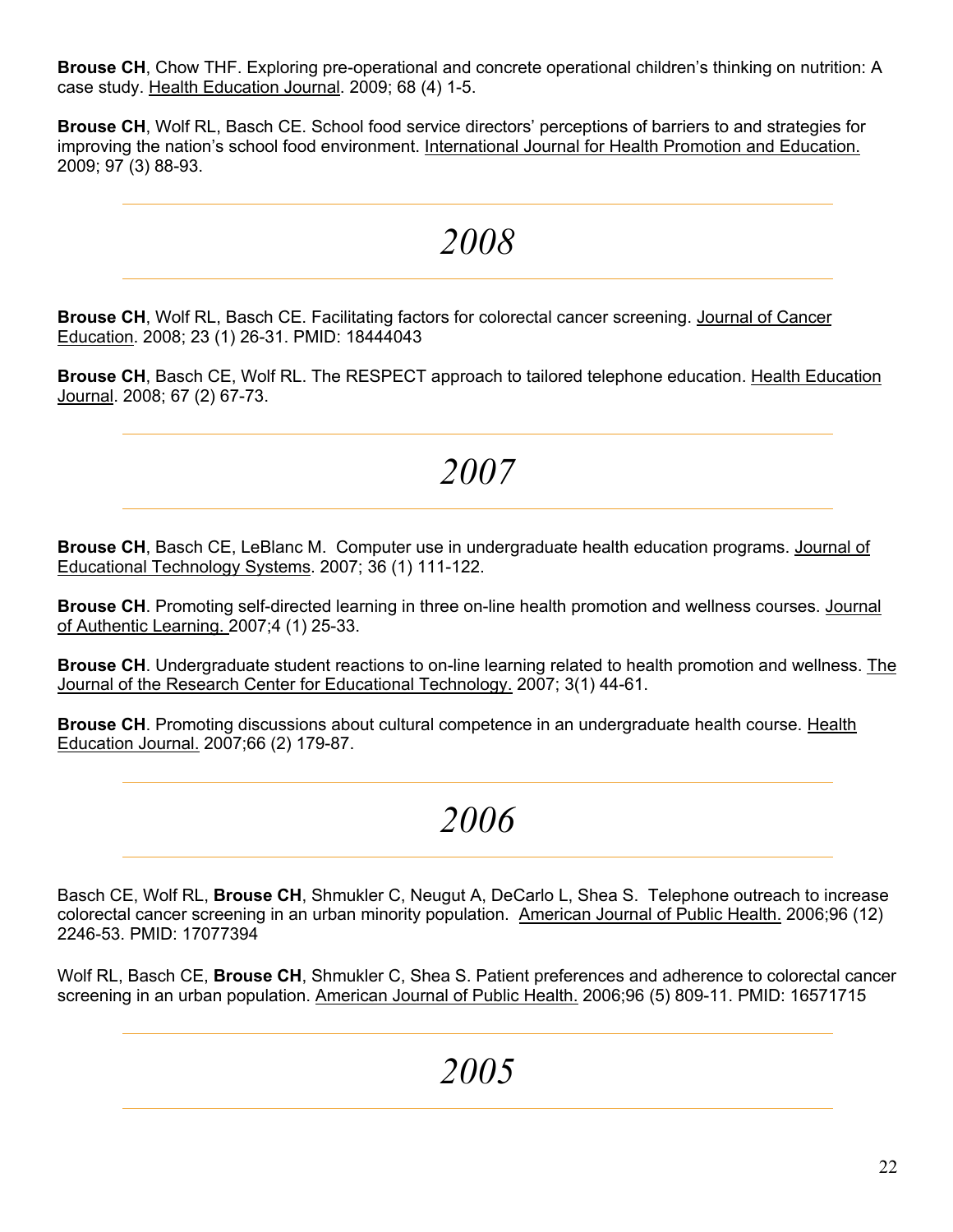**Brouse CH**, Basch CE, Kubara, MP. Contrast between Didactic and Deweyan approaches to health education. Health Education. 2005;105(6) 467-476.

**Brouse CH**. Authentic learning in a health and wellness class through the writings of Thoreau. Journal of Authentic Learning. 2005;1(1) 89-97.

### *2004*

**Brouse CH**, Basch CE, Wolf RL, Shmukler C. Barriers to colorectal cancer screening: an educational diagnosis. Journal of Cancer Education. 2004; 19 (3) 170-173. PMID: 15458873

**Brouse CH**, Basch CE. The philosophy of John Dewey: how it can be applied to health education to increase colorectal cancer screening. Journal of Authentic Learning. 2004;1(1) 10-20.

**Brouse CH**, Basch CE. Concepts for telephone-based health education. Health Education Journal. 2004;63(3) 1-12.

**Brouse CH**. The Healthy Colon Project. Practice Notes. Health Education and Behavior. 2004;31(1) 6-8.

**Brouse CH**, Basch CE, Wolf RL, Shmukler C. Barriers to colorectal cancer screening in a low income, urban population: A descriptive study. Health Education. 2004;104(2) 68-76.

### *2003*

**Brouse CH**, Basch CE, Wolf RL, Shmukler C, Neugut AI, Shea S. Barriers to colorectal cancer screening with fecal occult blood testing in a predominantly minority urban population: A qualitative study. American Journal of Public Health. 2003;93 1268-1271. PMID: 12893609

### *2001*

Wolf RL, Zybert P, **Brouse CH**, Neugut AI, Shea S, Gibson G, Lantigua RA, Basch CE. Knowledge, beliefs and barriers relevant to colorectal cancer screening in an urban population: A pilot study. Family and Community Health. 2001;24 34-47. PMID: 11563943

Peer-Re<sub>r</sub>iewed<br>Presentations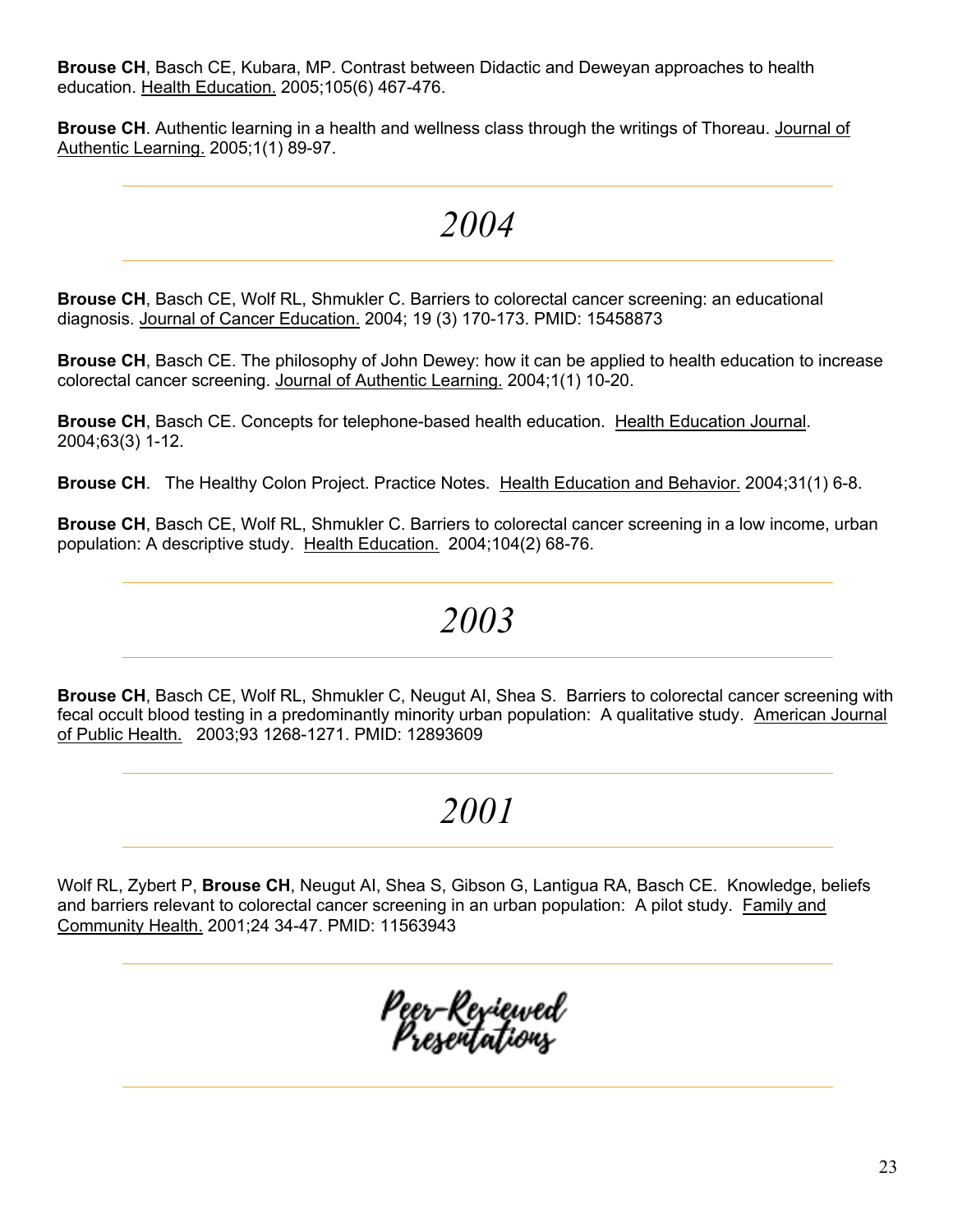**Basch CH.** *Cancer Prevention and Screening on YouTube: A Focus on Misinformation*. Presented at the Promoting Research in Social Media (PRISM) and Health Symposium's 4<sup>th</sup> Annual Meeting, December 6, 2019, San Francisco, CA.

Kecojevic A, **Basch CH**, \*Garcia P. *Readability analysis of online health information about Pre-Exposure Prophylaxis (PrEP)*. Presented at the American Public Health Association's 147th Annual Meeting, November 2019, Philadelphia, PA.

Ethan D, **Basch CH**, Fullwood MD**.** *Food Advertising on LINKNYC Kiosks in New York City*. Presented at Obesity Week International's Annual Meeting, November 2018, Nashville, TN.

Kecojevic A, \*Hammouda M; Erwin Z, **Basch CH**. *A Thematic Analysis of Pre-Exposure Prophylaxis (PrEP) YouTube Videos*. Presented at The Society for the Scientific Study of Sexuality's Annual Meeting, November 2018, Montreal, Quebec, Canada.

**Basch CH**, Hillyer GC, Basch CE, \*Garcia P. *Widely Viewed YouTube Videos Related to Celiac Disease.* Presented at Digestive Disease Week GI Conference, June 2018, Washington, DC.

Kecojevic A, **Basch CH**, Kernan WD, Basch CE. *Pre-Exposure Prophylaxis (PrEP) YouTube Videos: A Content Evaluation*. Presented at the American Public Health Association's 145th Annual Meeting, November 2017, Atlanta, GA.

Shakibai M, Kollia B, **Basch CH**. *Public Awareness of Autism Spectrum Disorders: Interprofessional Collaboration Towards an Increased Media Presence.* Presented at American Speech-Language-Hearing Association's Annual Meeting, November 2017, Los Angeles, CA.

**Basch CH**, Fullwood MD, Basch CE. *A Pilot Study on Food and Beverage Advertising in NYC Subway Stations: Implications for Children*. Presented at the 9th Biennial Childhood Obesity Conference scheduled for May/June 2017 San Diego, California.

Kecojevic A, **Basch CH**, Kernan WD, Lankenau S. *Associations of social support with high-risk behaviors*  among substance using young men who have sex with men (YMSM). Presented at the American Public Health Association's 144th Annual Meeting, October/November 2016, Denver, CO.

Ethan D, **Basch CH**, Johnson GD. *Obstructions in Popular Bike Lanes in New York City: Implications for Policy*. Presented at the Society of Behavioral Medicine's 37th Annual Meeting, March 2016, Washington, DC.

**Basch CH**, Basch CE, Zybert P. *Sources of Information, Knowledge, and Barriers to Colonoscopy Screening.* Presented at Digestive Disease Week GI Conference, May 2016, San Diego, CA.

**Basch CH**, Basch CE. *Application of the RESPECT Approach to Health Education in Academic Detailing and Tailored Telephone Intervention*. Presented at NYU Langone Medical Center's Perspectives in Patient and Family Education Conference. October 2015, New York, NY.

Samuel L, **Basch CH**, Ethan D, Dunne S, Quinn S. *Using Nutrition Labels of Pediatric Multi-Vitamin Supplements to Identify Risk of Over-Exposure to Fat-Soluble Vitamins*. Presented at the Society of Nutrition Education and Behavior's Annual Conference, June 2015, Pittsburgh, PA.

**Basch CH**, Basch CE, Zybert P, Wolf RL. *Barriers to Colonoscopy Screening in an Urban, Minority Population.* Presented at Digestive Disease Week GI Conference, May 2015, Washington, DC.

\*Reeves R, **Basch CH.** T*he Role of Social Media in Promoting "Natural Remedies": A Look at Skin Cancer*. Presented at NJACCHO's 20<sup>th</sup> Annual Public Health Symposium, April 2015, Piscataway, NJ.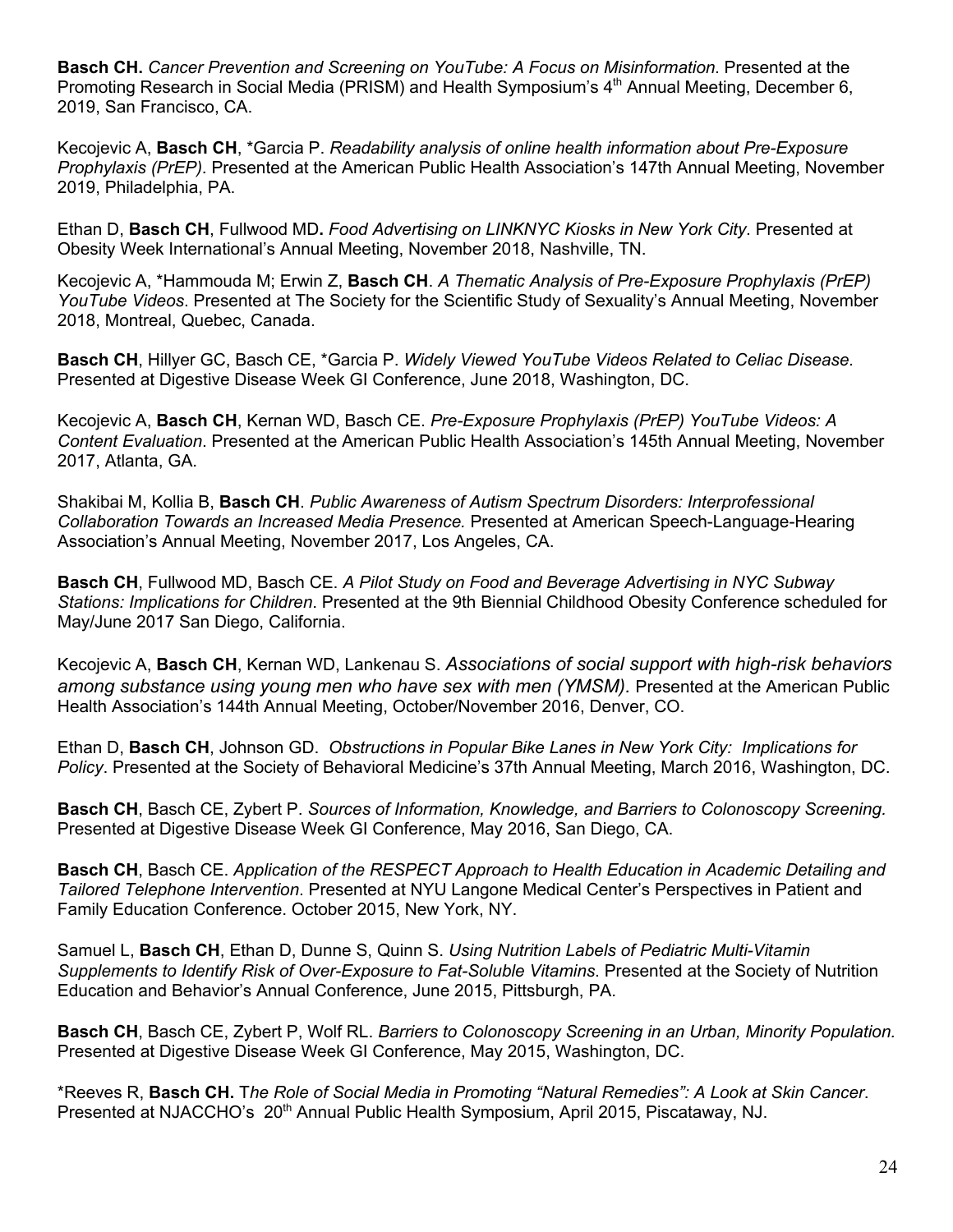\*MacDonald Z, **Basch CH,** \*Reeves R, Hillyer GC**.** *Characteristics of YouTube Videos Related to Mammography.* Presented at New Jersey Social Media Summit. April 2015, Wayne, NJ.

**Basch CH**, Ethan D, \*Hammond R. *Assessing the Prevalence and Type of Medication Advertisements in Ethnic-Focused Magazines*. Presented at Teachers College, Columbia University's 7th Annual Health Disparities Conference, March 2015, New York, NY.

\*MacDonald Z, **Basch CH**, Ethan D, \*Hammond R. *An Advertisement Analysis of Skin Products in Ethnically Diverse Magazines: Implications for Skin Cancer Prevention.* Presented at Teachers College, Columbia University's 7th Annual Health Disparities Conference, March 2015, New York, NY.

\*Berdnik A, **Basch CH**, Ethan D, \*Hammond R. *E-Cigarette and Cigarette Advertising in Women's Magazines*. Presented at Teachers College, Columbia University's 7th Annual Health Disparities Conference, March 2015, New York, NY.

Ethan D, **Basch CH**, \*Hammond R. *Exploring the Prevalence of Health-Related Content in Women's Magazines: An Ethnically Diverse Form of Health Communication*. Presented at Teachers College, Columbia University's 7th Annual Health Disparities Conference, March 2015, New York, NY.

Ethan D, Samuel L **Basch CH**. *Dietary Supplement Ad Strategies in Muscle Enthusiast Magazines*. Presented at the International Conference on Masculinities Annual Meeting, March 2015, New York, NY.

Samuel L, **Basch CH,** Ethan D, \*Hammond R, Chiazzese K. *The Need for Consumer Nutrition Education to Identify High-Sodium Processed Foods Advertised in Bronx-based Supermarket Circulars.* Presented at the Society for Nutrition Education and Behavior's Annual Meeting, June 2014, Milwaukee, WI.

Ethan D, **Basch CH**, Samuel L. *Marketing Children's Multivitamins: An Analysis of Labels for Graphics and Language that Enhance Product Appeal*. Presented at the Society of Behavioral Medicine's 35th Annual Meeting, April 2014, Philadelphia, PA.

**Basch CH,** Rajan S**.** *Flavoring Ingredients and Marketing of Children's OTC Medications: Implications for Child Health and Risk of Overdose*. Presented at the Society of Behavioral Medicine's 35th Annual Meeting, April 2014, Philadelphia, PA.

**Basch CH**, Basch CE. *Colon Cancer Screening in an Urban, Minority Population: A Synthesis of Ten Years of Research.* Presented at Teachers College Columbia University's 6th Annual Health Disparities Conference, March 2014, New York, NY.

Zagnit EA, **Basch CH**, Ethan D, Samuel L, Rajan S. *A New York City Fast Food Chain in High- and Low-Income Neighborhoods: Analyzing and Comparing the Nutritional Content of Promoted Meal Items and Beverages*. Presented at Teachers College Columbia University's 6th Annual Health Disparities Conference, March 2014, New York, NY.

\*Pachas B, \*Prewitt L, **Basch CH**. *Using Anne Fadiman's The Spirit Catches You and You Fall Down to Initiate Discussion About Health Disparities and Cultural Competence in a Public Health Education Methods Course.* Presented at Teachers College Columbia University's 6th Annual Health Disparities Conference, March 2014, New York, NY.

\*Alfaro D, \*Garcia R, **Basch CH**. *Using Spike Lee's When the Levees Broke to Initiate Discussion about Disparities in a Public Health Education Methods Course.* Presented at Teachers College Columbia University's 6th Annual Health Disparities Conference, March 2014, New York, NY.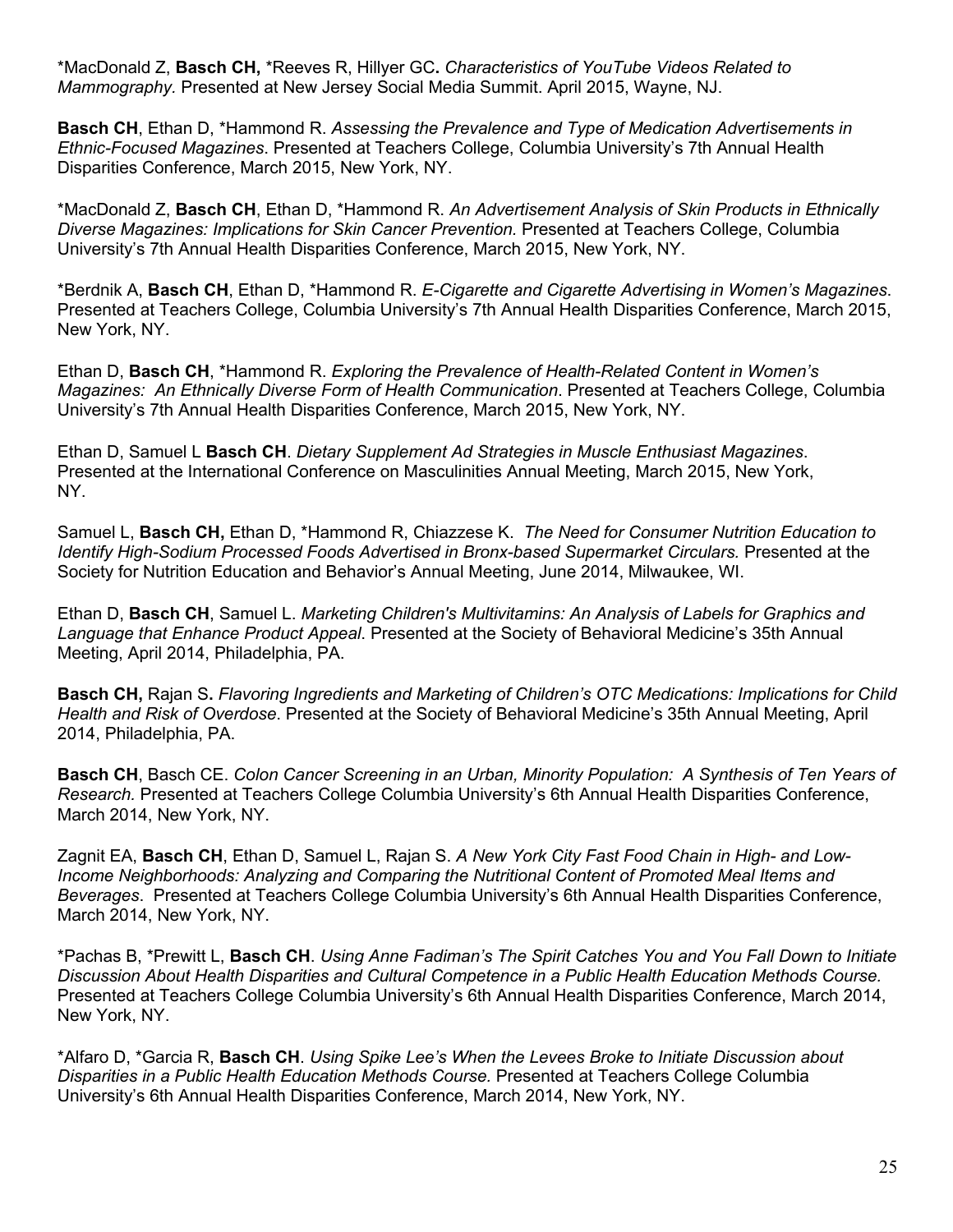\*Hammond R, Ethan D, **Basch CH**, Samuel L, *Disparities in Food Marketing in New York City Grocery Stores: Results of a Pilot Study*. Presented at Teachers College Columbia University's 6th Annual Health Disparities Conference, March 2014, New York, NY.

Samuel L. Ethan D, **Basch CH**. Disparate Prevalence of Sweetened Toddler Foods in Supermarkets located in Low-Income Neighborhoods of New York City. Presented at Teachers College Columbia University's 6th Annual Health Disparities Conference, March 2014, New York, NY.

Rajan S, **Basch CH,** Ethan D. *Redefining the School Food Environment: Pricing and Promotions at a Fast-Food Chain in NYC and Implications for Adolescent Health*. Presented at the Society for Research on Adolescents 15<sup>th</sup> Biennial Meeting Austin, TX. March 2014.

Rajan S, **Basch CH,** \*Hammond R. *Prevalence of conflicting advertisements in parenting magazines: Implications for health education efforts targeting pregnant women and parents with young children*. Presented at the American Public Health Association 141<sup>st</sup> Annual Meeting Boston, MA. November 2013.

**Basch CH.** *Text messaging applications for increasing medication adherence and appointment keeping among low-income and underserved populations.* Presented at the Association of Clinicians for the Underserved Conference Poughkeepsie, NY. March 2013.

Hillyer GC, Lebwohl B, **Basch CH,** Basch CE, Kastrinos F, Insel BJ, Neugut, AI. *Patterns of Split Dosing Recommendations for Colonoscopy Bowel Preparation: Results of a National Survey.* Presented at Digestive Disease Week GI Conference San Diego, CA. May 2012.

Lebwohl B, Hillyer GC, **Basch CH**, Basch, CE, Insel BJ, Kastrinos F, Neugut AI. *Prescription of MiraLAX-Based Bowel Preparation in the United States: Results of a National Survey*. Presented at Digestive Disease Week GI Conference San Diego, CA. May 2012.

\*Hammond R, **Basch CH,** Hillyer GC. *An analysis of health-related editorials in two popular parenting magazines*  (2000-2011). Presented at the New Jersey Academy of Science 53<sup>rd</sup> Annual Meeting South Orange, NJ. April 2012.

**Brouse CH**, Basch CE, Zybert PA, Wolf RL, Neugut AI. *Distinguishing Factors for Asymptomatic Colonoscopy*  Screening. Presented at the Society of Behavioral Medicine 32<sup>nd</sup> Annual Meeting Washington, DC April 2011.

Neugut, A, Subar M, Wilde, ET, Stratton, S, **Brouse CH**, Hillyer G, Grann VR, Hershman DL. *Association between prescription co-payment amount and compliance with adjuvant aromatase inhibitor therapy in women*  with early stage breast cancer. Presented at the San Antonio Breast Cancer Symposium 33<sup>rd</sup> Annual Meeting San Antonio, TX December 2010.

**Brouse CH**, Hillyer, GC, Basch CE. *Rationales for and Rationalizations Against Using Sun Block*. Presented at the American Psychological Association 118<sup>th</sup> Annual Meeting San Diego, CA August 2010.

**Brouse CH**, Wolf RL, Basch CE. *The Impact of globalization on nutrition as it relates to population health,*  safety, and security. Presented at the 20<sup>th</sup> World Conference of the International Union for Health Promotion and Education Geneva, Switzerland July 2010.

**Brouse CH**, Basch CE. *Exposure to risk and susceptibility to skin cancer in a sample of college students.* Presented at the American Public Health Association 137th Annual Meeting Philadelphia, PA November 2009.

**Brouse CH**, Basch CE. *Use and efficiency of various technological methods in the different aspects of teaching and learning a foreign language at 16 universities in New York.* Presented at International Linguistics Association 54th Annual Meeting New York, NY April 2009.